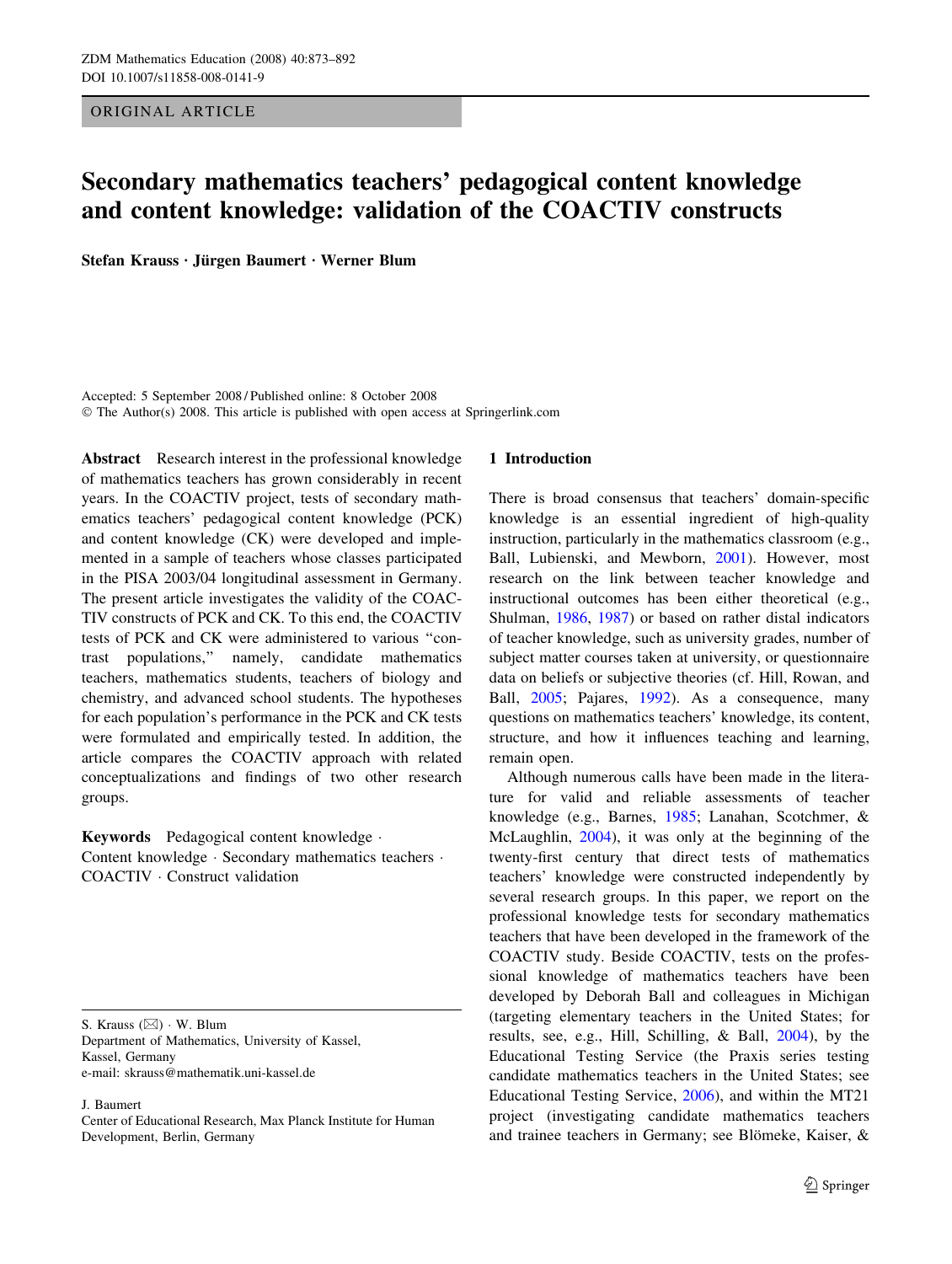<span id="page-1-0"></span>Lehmann, [2008\)](#page-17-0). All of these approaches can essentially be embedded within Shulman's [\(1986](#page-19-0), [1987](#page-19-0)) taxonomy of teacher knowledge. Shulman distinguishes theoretically between pedagogical content knowledge (PCK), which is the knowledge of ''how to make the subject comprehensible to others," and *content knowledge* (CK), which is the "deep understanding of the domain itself." He further identifies *pedagogical knowledge* (PK), which is subjectindependent knowledge of how to optimize learning situations in the classroom in general.<sup>1</sup> This last component of teacher knowledge is not addressed in this article.

Construct validity (i.e., the extent to which an operationalization measures the concept it purports to measure) is a crucial issue in psychometric research (Messick, [1988\)](#page-18-0). Other criteria indicating psychometric test quality (i.e., reliability or objectivity) cannot inform on the meaning of the constructs measured; in the worst case scenario, interpretations of and conclusions drawn from test results may therefore be invalid. Evidence is thus needed to confirm that the tests of PCK and CK applied indeed measure ''pedagogical content knowledge'' and "content knowledge" (and not, for example, pedagogical knowledge or general intelligence). Establishing validity means ''collecting evidence'' (for a critical discussion of the concept, see, e.g., Borsboom, Mellenbergh, & van Heerden, [2004](#page-17-0)); it differs in this respect from reliability, which can often be calculated and expressed simply by Cronbach's a coefficient (e.g., Nunally & Bernstein, [1994\)](#page-18-0). There are several approaches to validity. For example, the idea of ''face validity'' in the present context means that the teachers tested should feel that the test items indeed draw on relevant professional knowledge that can be classified as pedagogical content knowledge and content knowledge (subjective validity criterion). Findings showing that the empirical data obtained for PCK and CK are within expectations also testify to the validity of the constructs. For instance, PCK would be expected to predict lesson quality and student learning (i.e., validity in terms of empirical relationships with external criteria).

For the Michigan group, the validity concept is of such importance that a whole issue of Measurement (Vol. 5, No. 2–3, 2007) was devoted to examining the validity of the Michigan tests on the professional knowledge of elementary teachers in mathematics (with prominent discussants such as Alan Schoenfeld). Schilling and Hill ([2007\)](#page-19-0) suggested an argument-based approach to validity, meaning that the stated assumptions, on the one hand, and their evaluation in the light of the empirical evidence, on the other, should be strictly separated. The authors note that ''despite its importance, test validation is almost universally viewed as the most unsatisfactory aspect of test development,'' especially because there is a consistent disjunction between theoretical validity conceptualization and validation practice (see also Messick, [1988](#page-18-0)).

This article investigates the validity of the COACTIV tests of PCK and CK in three steps. In the first section, after briefly introducing the COACTIV project (for an overview, see Kunter et al., [2007](#page-18-0)), we review empirical findings for both tests (for details, see Brunner et al., [2006a](#page-17-0); Krauss et al., [2008a](#page-18-0); Krauss et al., [2008b](#page-18-0)) and discuss the extent to which these results support the validity of our measures of PCK and CK. The validity evidence presented in this first section is primarily in the form of "relationships with external criteria.'' All analyses presented in this section are based on data obtained within the COACTIV study.

In the second section, the main part of the article, we address the issue of construct validity by investigating samples drawn *beyond* the COACTIV study. "Contrast populations'' of non-mathematics teachers (candidate mathematics teachers, mathematics students, teachers of biology and chemistry, and advanced school students) were administered the COACTIV tests in an additional study. The basic idea was that if the tests indeed measure what they are supposed to (namely, mathematical PCK and CK), these contrast populations can be expected to show specific patterns of results. Science teachers should score rather low on both tests (especially CK); mathematics students should score high on CK but substantially lower on PCK; candidate mathematics teachers should score higher than the advanced school students but lower than the COACTIV mathematics teachers on both knowledge tests, and so on.

Finally, we compare and contrast the results of this construct validation study with corresponding findings from other research groups. For example, the Michigan group (within the framework of its argument-based approach to validity) has administered its instruments to non-mathematicians and non-teachers; the MT21 project group has investigated the PCK and CK of candidate and trainee teachers.

### 2 The COACTIV tests of PCK and CK

# 2.1 The COACTIV study

The COACTIV project on Professional Competence of Teachers, Cognitively Activating Instruction, and the Development of Students' Mathematical Literacy aimed at conceptualizing and assessing a broad spectrum of teacher

<sup>&</sup>lt;sup>1</sup> CK, PCK, and PK are today considered the core categories of teacher knowledge (Baumert & Kunter, [2006;](#page-17-0) Lipowsky, [2006\)](#page-18-0); for additional categories see, e.g., Shulman [\(1987\)](#page-19-0) or Brunner et al., ([2006a\)](#page-17-0).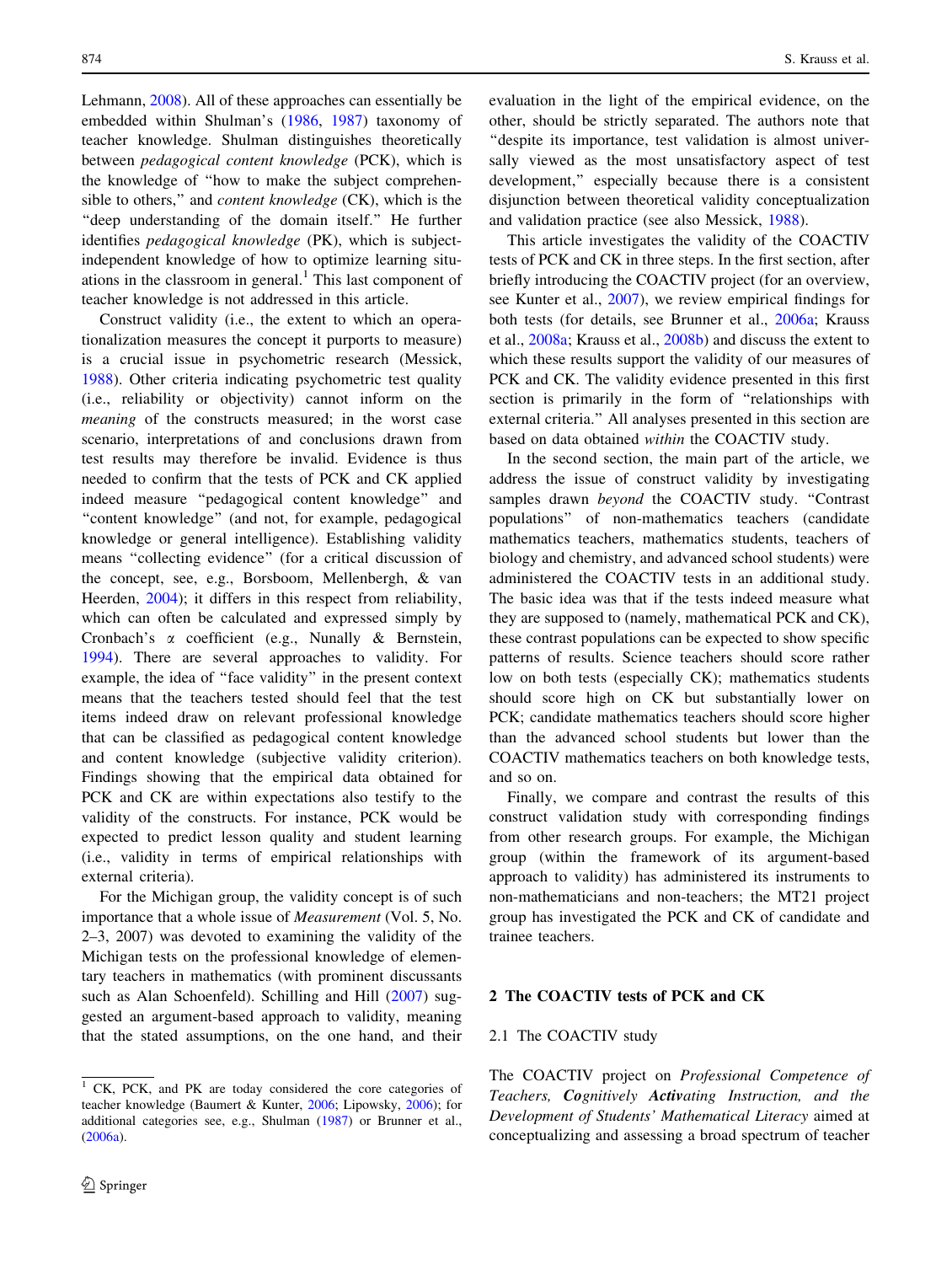<span id="page-2-0"></span>Fig. 1 Conceptual connection of the COACTIV 2003/04 study and the PISA 2003/04 study with example constructs



competencies, personality variables, and work-related variables in the context of secondary mathematics instruction. The project was funded by the German research foundation (DFG) from  $2002$  to  $2006<sup>2</sup>$  (directors: Jürgen Baumert, Berlin; Werner Blum, Kassel; Michael Neubrand, Oldenburg) and surveyed the mathematics teachers whose classes participated in the PISA 2003/2004 longitudinal assessment in Germany (see Prenzel et al., [2004,](#page-18-0) for details of PISA 2003 and its German extension, and Prenzel et al., [2006,](#page-19-0) for details of the longitudinal German component).

The close relationship between COACTIV and PISA allows, for the first time in Germany, a combined analysis of large-scale data on teachers, their lessons, and their students within a common technical and conceptual framework (Fig. 1). Whereas the achievements of students and personality variables were assessed in PISA (right column), their teachers were surveyed in COACTIV (left column). Parallel questionnaires on lessons (middle column) were administered to both the students (in PISA) and the teachers (in COACTIV) (''multi-perspectivity''). Note that Fig. 1 depicts only a fraction of the constructs assessed.

On average, the COACTIV 2003/04 teacher assessment took a total of about 12 h, distributed over the course of a school year. Besides knowledge tests, a broad battery of newly developed (or adapted) instruments tapped teachers' biographical variables, motivational orientations, professional beliefs, and self-regulation (for an overview of the COACTIV instruments, see, e.g., Krauss et al., [2004](#page-18-0); Kunter et al., [2007\)](#page-18-0). The students (PISA classes) were administered tests and questionnaires on two school mornings (approx 4 h each). The structure of the data allows us to use structural equation modeling to test various causal hypotheses, based on the assumption that the teacher influences the lessons, which in turn influence student learning (as indicated by the arrows in Fig. 1). For a general overview of the COACTIV findings, see Kunter et al., [\(2007](#page-18-0)) or Brunner et al., [\(2006b](#page-17-0)). Detailed results on lessons in the PISA classes from the student and the teacher perspective (Fig. 1, middle column) are reported in Baumert et al., [\(2004](#page-17-0)) and Kunter et al., [\(2005](#page-18-0), [2006](#page-18-0)). Further results from the COACTIV study are reported in Klusmann et al., ([2008,](#page-18-0) on stress and burn out), Kunter et al., [\(2008](#page-18-0), on teacher enthusiasm), Dubberke et al., (2008, on beliefs), Jordan et al., (2008, on the mathematical tasks used in lessons), and Krauss and Brunner [\(2008](#page-18-0), on the competence to react quickly to student answers). In the following, we introduce the core instruments of COAC-TIV, namely, the tests of secondary mathematics teachers' PCK and CK. Further details of these tests are given in Krauss et al., ([2008b\)](#page-18-0).

# 2.2 PCK and CK: conceptualization and test construction

### 2.2.1 Pedagogical content knowledge (PCK)

Shulman [\(1986](#page-19-0)) characterizes pedagogical content knowledge as the knowledge needed ''to make content comprehensible to others'' (p. 9). Taking this as the underlying definition of PCK, we identified three subdimensions that are specifically important to mathematics teaching and used these subdimensions to guide test construction (for details of the theoretical background and the test construction procedure, see Krauss et al., [2008b](#page-18-0)).

(1) Tasks play a central role in teaching mathematics; much of the time allocated to mathematics lessons is devoted to tasks and their solution. When appropriately selected and implemented, mathematical tasks

<sup>2</sup> The present empirical validation of the COACTIV constructs of PCK and CK by reference to ''contrast populations'' is part of a DFGfunded project (2007–2009) conducted by the first author.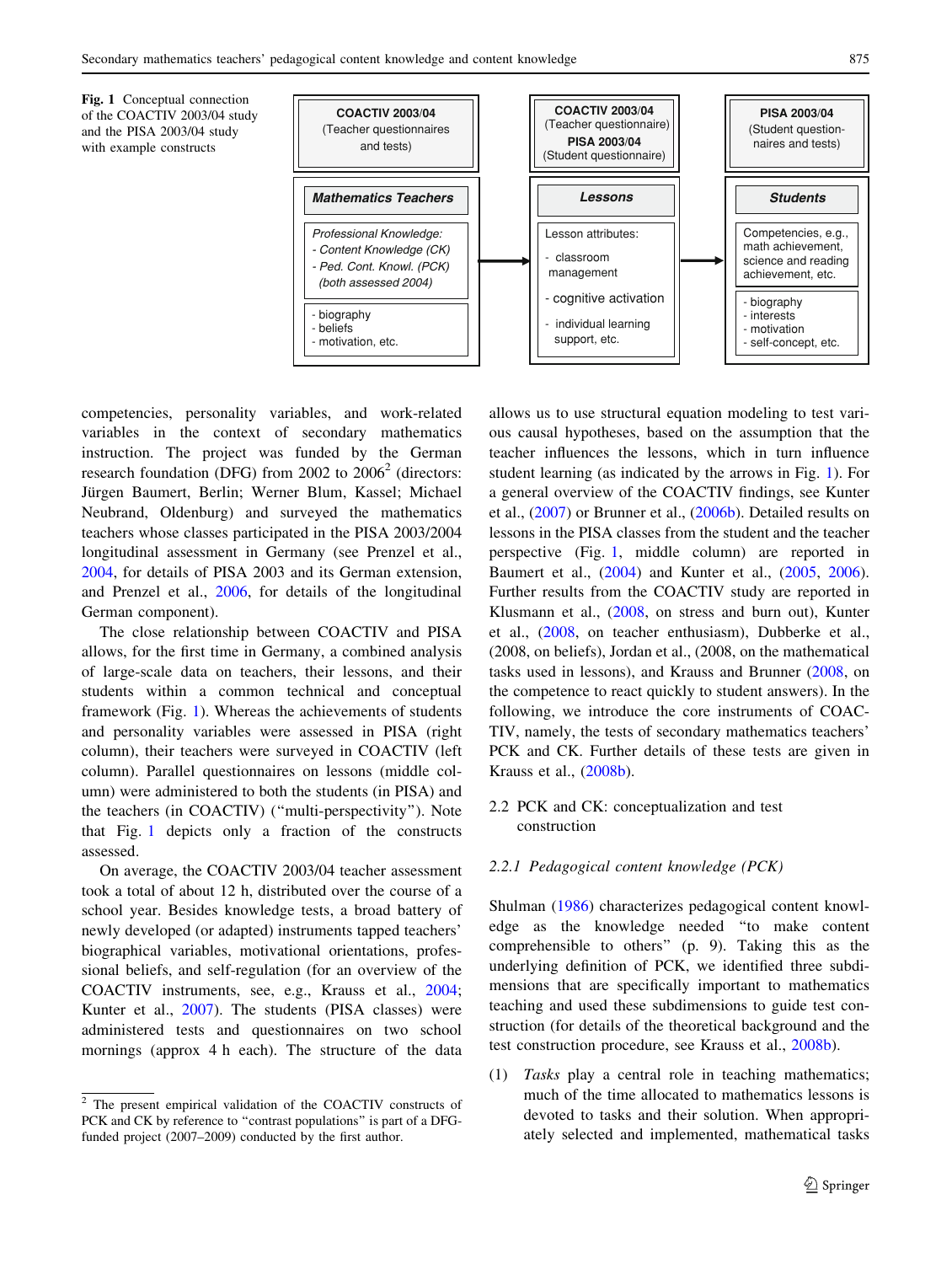<span id="page-3-0"></span>lay the foundations for students' construction of knowledge and represent powerful learning opportunities (e.g., Jordan et al., [2008\)](#page-18-0). Because this potential can be exploited by having students consider multiple solutions to specific problems (e.g., Silver, Ghousseini, Gosen, Charalambous, & Font Strawhun, [2005](#page-19-0)), we assessed teachers' knowledge of tasks by testing their ability to produce multiple solutions. To this end, four items in our PCK test required teachers to list as many different ways as possible for solving a given task.

- (2) Teachers need to work with students' existing conceptions and prior knowledge. Because mistakes can provide valuable insights into the implicit knowledge of the problem solver (Matz, [1982](#page-18-0)), it is important for teachers to be aware of typical student misconceptions and difficulties. In our PCK test, this aspect was assessed by presenting teachers with seven scenarios and asking them to detect, analyze (e.g., give cognitive reasons for a given problem), or predict a typical student error or comprehension difficulty.
- (3) Students' construction of knowledge is often only successful with instructional support and guidance; for example, in the form of explanations or representations. In our PCK test, knowledge of subjectspecific instructional strategies was assessed by 11 items that required teachers to explain mathematical situations or to provide useful representations, analogies, illustrations, or examples to make mathematical content accessible to students (see Kirsch, [2000\)](#page-18-0).

Thus, our PCK test contained three subscales: knowledge of mathematical tasks (Tasks: 4 items), knowledge of student misconceptions and difficulties (Students: 7 items), and knowledge of mathematics-specific instructional strategies (Instruction: 11 items). One sample item from each PCK subscale is provided in the Appendix (for more examples of items, see Krauss et al., [2008b\)](#page-18-0).

# 2.2.2 Content knowledge (CK)

Content knowledge describes a teacher's understanding of the structures of his or her subject. According to Shulman [\(1986](#page-19-0)), ''the teacher need not only understand that something is so, the teacher must further understand why it is so'' (p. 9). Clearly, teachers' knowledge of the mathematical content covered in the school curriculum should be much deeper than that of their students. We conceptualized CK as a deep understanding of the contents of the secondary school mathematics curriculum. It resembles the idea of ''elementary mathematics from a higher viewpoint'' (in the sense of Klein, [1933](#page-18-0)). Thirteen items were constructed to tap teachers' CK in relevant content areas (e.g., arithmetic, algebra, and geometry; see the Appendix for a sample item). No subfacets of CK were assumed (see Krauss et al., [2008a\)](#page-18-0).

Note that this conceptualization clearly distinguishes CK from other possible notions of ''content knowledge'': (1) the everyday mathematical knowledge that all adults should have, (2) the school-level mathematical knowledge that good school students have, and (3) the university-level mathematical knowledge that does not overlap with the content of the school curriculum (e.g., Galois theory or functional analysis). CK as conceptualized in COACTIV lies between (2) and (3). Because it refers to school mathematics, very good school students might also be expected to solve at least some items.

# 2.2.3 Other research groups' conceptualizations of PCK and CK

Is the COACTIV conceptualization of PCK and CK coherent and conclusive or might it feasibly be replaced by an entirely different approach? In this section, we compare the COACTIV approach, especially our PCK conceptualization, with the theoretical approaches of other research groups that have recently developed similar assessment instruments. Direct tests of the professional knowledge of mathematics teachers have been developed by the Michigan group (aimed at elementary mathematics teachers) and by the MT21 project group (aimed at teacher students and trainee teachers in middle schools). Because the COAC-TIV, MT21, and Michigan groups worked independently of each other, substantial overlap between the groups' approaches would testify to their mutual validity at the theoretical level. If a substantial match is found on the conceptual level, the respective empirical results can then be compared (see Sect.  $3.5$ ).<sup>3</sup>

2.2.3.1 The Michigan group Deborah Ball and colleagues began to discuss ideas on assessing the professional knowledge needed by U.S. elementary teachers in mathematics back in the 1990s within the framework of the Teacher Education and Learning to Teach (TELT) study (e.g., Kennedy, Ball, & McDiarmid, [1993\)](#page-18-0). These efforts are reflected in various theoretical articles focusing on teachers' knowledge (e.g., Ball et al., [2001](#page-17-0)). Note that the Michigan group uses a somewhat different terminology (basically, the two knowledge categories CK and PCK are subsumed under mathematical content knowledge needed

<sup>&</sup>lt;sup>3</sup> The Praxis series (Educational Testing Service, [2006\)](#page-17-0) is not included here because these tests are not used for research purposes (e.g., to inform on populations) but are applied on the individual level (e.g., to certify trainee teachers).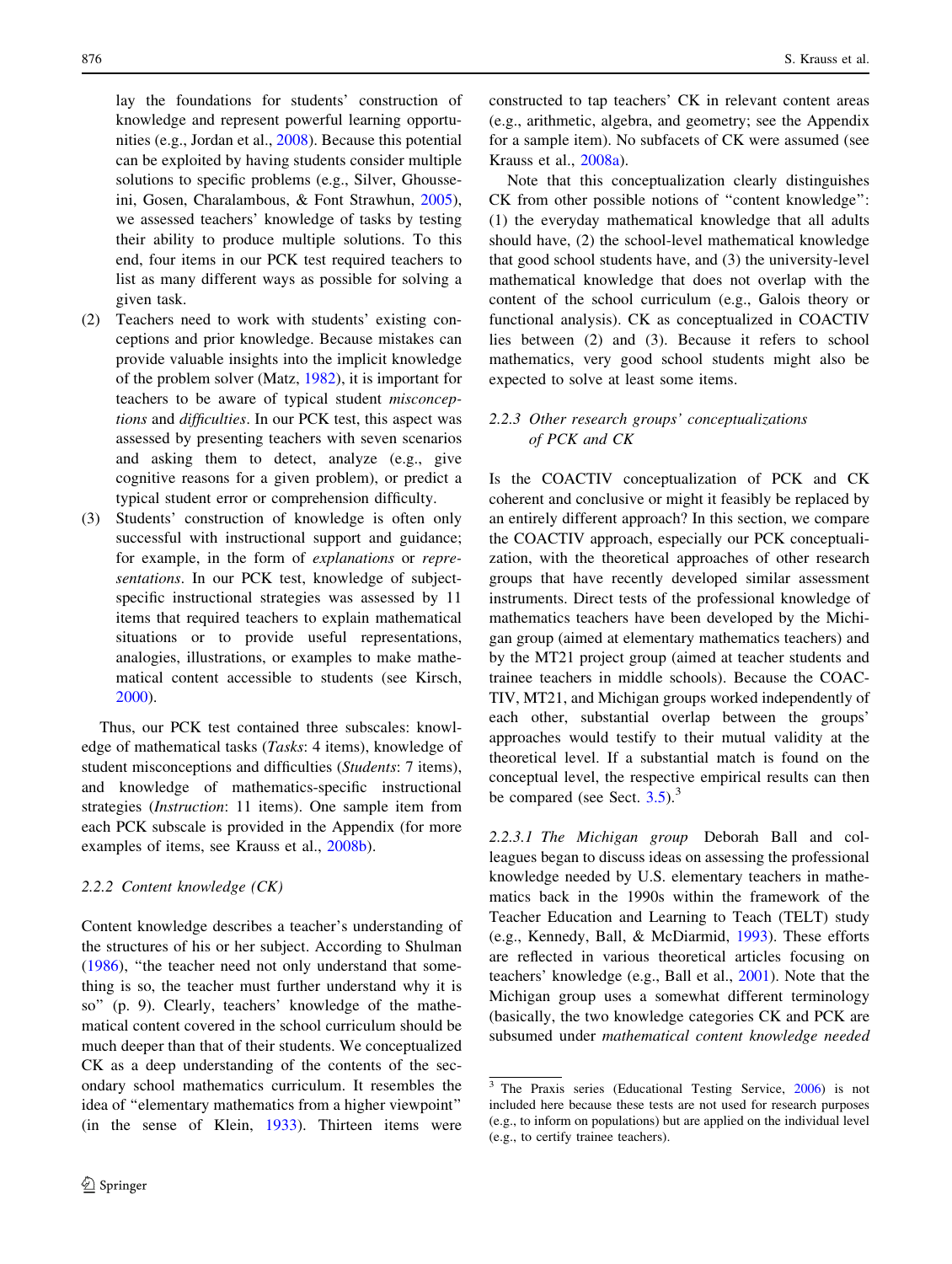for teaching (MKT), which is distinguished from *subject* matter knowledge or ''pure'' content knowledge; see also Leinhardt & Greeno, [1986;](#page-18-0) Sherin, [1996\)](#page-19-0). The following quotation, however, illustrates the conceptual similarities with COACTIV's PCK concept. In elaborating on MKT, Schilling and Hill [\(2007](#page-19-0)) specify that "[t]eachers not only need to perform basic computation for themselves, but also need to provide students with explanations for why particular procedures work, to diagnose student errors on those procedures, and to understand non-standard yet correct procedures'' (p. 76). Thus, the members of the Michigan group evidently assume teachers to require not only content knowledge, but also knowledge of explanations and knowledge of student errors.

The Michigan group used a matrix of three content areas by three knowledge dimensions as a theoretical framework for developing test items (Hill et al., [2004](#page-18-0); Ball, Hill, & Bass, [2005\)](#page-17-0): The three content areas identified were (a) numbers/operations, (b) patterns/functions, and (c) algebra. The three knowledge dimensions were (a) common knowledge of content (CKC), which is the mathematical everyday knowledge that all educated adults should have, (b) specialized knowledge of content (SKC), which is thought to be teacher specific and acquired only through professional training and classroom experience, and (c) knowledge of students and content, a dimension that links mathematical content and student thinking, thus covering knowledge on typical errors or student strategies. This latter dimension thus comes close to COACTIV's PCK.

However, an exploratory factor analysis with a large sample of teachers could not replicate this complex theoretical structure. Instead, it revealed a three-factor solution comprising two content factors (Hill et al., [2004](#page-18-0); Schilling & Hill, [2007](#page-19-0))—one covering knowledge of patterns, functions, and algebra and another covering knowledge of number concepts and operations—and the PCK factor knowledge of students and content. It is interesting that two categories of elementary teachers' content knowledge were distinguished; the same has not been found for secondary teachers (Krauss et al., [2008a;](#page-18-0) but see Blömeke, Seeber et al., [2008\)](#page-17-0). In a further analysis, Hill et al., ([2004\)](#page-18-0) addressed the separation of common content knowledge (CKC) and specialized content knowledge (SKC) by testing a model where, in addition to the three factors explicated, each item was allowed to load on a general factor that was interpreted as the CKC that every adult should have. In this way, they were able to separate CKC from the SKC needed for elementary teaching (which was represented by the three factors identified in the exploratory factor analysis), although the separation was not very distinct. The authors tentatively concluded that their analyses showed evidence of multidimensionality (as opposed to a single general factor, such as mathematical ability or pure teaching ability), but that a general factor (i.e., common content knowledge) nevertheless operates (for similar analyses on elementary teachers' knowledge of reading, see Phelps & Schilling, [2004](#page-18-0)). Based on these analyses, the authors developed an IRT-scaled test to assess elementary school teachers' mathematical knowledge for teaching (MKT) that included both common knowledge items and specialized knowledge items. Recently, Hill [\(2007](#page-17-0)) has developed an analogous test of middle school mathematics teachers' MKT, with some overlap between the items of the two tests.

In COACTIV, we were also able to distinguish PCK and CK; at the same time, we found evidence that these constructs are closely connected (see Sect. [2.4.2](#page-6-0)). We return to the Michigan group's tests in Sect. [3.5.](#page-14-0)

2.2.3.2 The MT21 study The International Association for the Evaluation of Educational Achievement (IEA) is currently conducting an international comparison of the efficiency of teacher education: Learning to Teach Mathematics—Teacher Education and Development Study (TEDS-M). To pilot the study instruments, a pre-study entitled MT21 (Mathematics Teaching in the 21st Century) was run in eight countries (including the United States and Germany) from 2003 to 2006. MT21 and TEDS-M focus on prospective secondary mathematics teachers. Because MT21 was run in Germany (Blömeke, Kaiser, & Lehmann, [2008](#page-17-0)) its results are especially suitable for a comparison with COACTIV.

MT21 made a clear theoretical distinction between PCK and CK. The pre-study items of both the PCK and the CK test can be split into subdimensions in two different ways. First, five content areas can be identified, namely, arithmetic, algebra, functions, geometry, and stochastics. Second, the items can be categorized according to the mathematical activities involved, namely, "algorithmatizing," "problem solving," and "modeling." Neither the COACTIV group nor the Michigan group was able to verify this variety of dimensions by factor analytic methods.

It is interesting to note that, as in the items developed by the COACTIV and the Michigan groups, several of the PCK items implemented in MT21 are formulated as "scenarios": participants are presented with a typical teaching situation and asked to suggest a ''didactical solution.'' More importantly, inspection of the descriptions of the items administered in the MT21 study clearly reveals that ''illustrating'' (''Veranschaulichung'') and ''students' misconceptions" ("Fehlvorstellungen") (see Blömeke, Seeber et al., [2008,](#page-17-0) p. 58f) also play a major role in the theoretical conceptualization of the MT21 approach to PCK.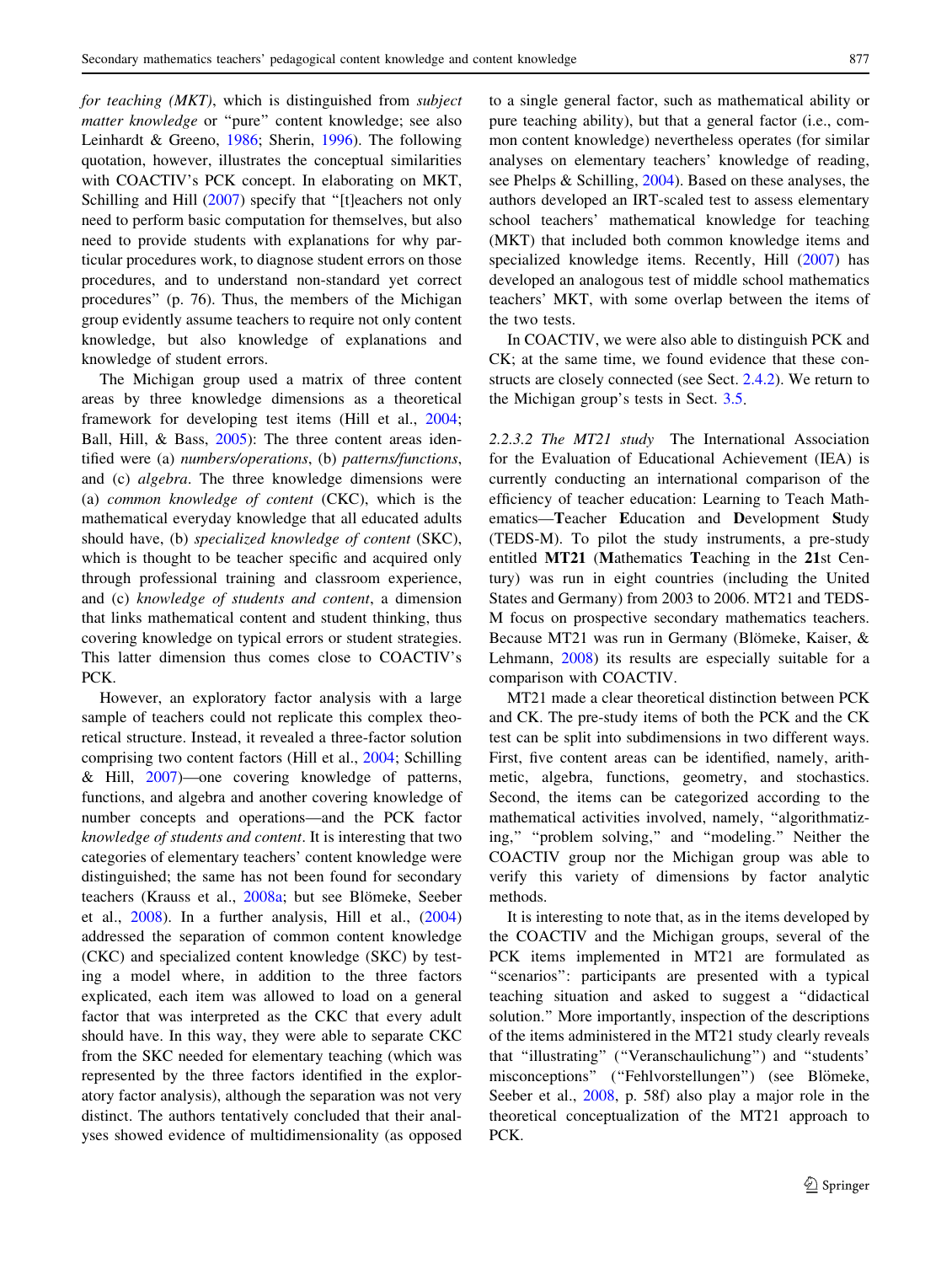<span id="page-5-0"></span>The approach taken to CK in the MT21 study is also similar to that taken in COACTIV, with distinctions being drawn between school-level mathematical knowledge, school mathematics from a higher viewpoint, and university-level mathematical knowledge (Blömeke, Lehmann et al., [2008,](#page-17-0) p. 106). However, in the main study (TEDS-M) the trend seems to be to test the mathematical contents that are typically taught in school, but not a deep background understanding of these contents (Tatto et al., [2008](#page-19-0)). The TEDS-M items distinguish three levels of curricular content knowledge: ''novice'' (mathematics content that is typically taught in the grades the future teacher will teach), "intermediate" (content that is typically taught one or two grades beyond the highest grade the future teacher will teach), and ''advanced'' (content that is typically taught three or more years beyond the highest grade the future teacher will teach). Therefore, it should be noted that although the CK tested in TEDS-M will not exceed the level of advanced school knowledge (Schmidt et al., [2007](#page-19-0)), the MT21 pilot study and COACTIV rely on very similar conceptualizations of CK. We return to the MT21 tests in Sect. [3.5.](#page-14-0)

2.2.3.3 Summary: the three research groups' conceptualizations of PCK and CK There is substantial and nontrivial conceptual overlap between the three groups' approaches (COACTIV, MT21, Michigan), especially with respect to PCK: In accordance with Shulman's ([1986\)](#page-19-0) theoretical characterization, all three groups seem to accept knowledge of explanations and of students' thinking as the core of mathematics teachers' pedagogical content knowledge.

Concerning CK, it is difficult to compare the Michigan group's approach to that of either COACTIV or MT21, because Ball and colleagues are specifically interested in elementary teachers. In particular, their distinction between common content knowledge (CKC) and specialized content knowledge (SKC) is conceptually less useful for the other groups; non-teachers will not be able to solve the items of either the COACTIV CK test (see also Sect. [3\)](#page-1-0) or the MT21 test. $4$ 

One important formal difference between the approaches must be noted: whereas most of the MT21 and Michigan group items have a multiple choice format (a point critically discussed within both projects, see Blömeke, Kaiser & Lehmann, [2008;](#page-17-0) Schilling & Hill, [2007](#page-19-0)),

all PCK and CK items in the COACTIV study have an open-ended format, thus avoiding the problems typically associated with multiple choice items (e.g., guessing; Millman, Bishop, & Ebel, [1965\)](#page-18-0).

# 2.3 Test implementation in COACTIV: sample and procedure

The teachers participating in COACTIV 2004 taught mathematics in the 10th grade classes sampled within the framework of PISA 2003/2004 in Germany. Our teacher sample can thus be considered fairly representative of German 10th grade mathematics teachers. The COACTIV instruments were administered at two measurement points corresponding to the dates of the German PISA assessments in April 2003 (9th grade) and April 2004 (same classes; 10th grade). A total of 218 secondary mathematics teachers participated at the second COACTIV measurement point (2004), when the tests of PCK and CK were implemented; 198 teachers completed both tests.

For several of the subsequent analyses, these 198 teachers were split into two groups. The rationale for this distinction lies in the structure of the German secondary school system. Students in Germany are tracked to different secondary school types at the age of 10 to 11 years (end of 4th grade), based largely on their educational attainment to date. The 16 federal states implement between two and four secondary tracks, the most academic being the Gymnasium. The major difference between the tracks is that Gymnasium students are college bound, whereas the other tracks are more vocationally oriented.<sup>5</sup> Teacher candidates in Germany must have graduated from Gymnasium, regardless of the school type in which they aspire to teach. However, teacher candidates training for the academic track complete a 4- to 5-year phase of university-based training (first phase of teacher education) plus a 2-year compulsory teaching placement in a school (second phase of teacher education), whereas those training for the non-academic tracks study for 3 to 4 years at teacher college or university, followed by a 2-year compulsory teaching placement. The practice-oriented compulsory teaching placement, during which teacher candidates are responsible for their own classes for the first time, is comparable between tracks, but the university phase differs substantially: Teacher candidates aspiring to teach mathematics in the academic track study the subject at a much deeper and more the-<sup>4</sup> Nonetheless, Hill ([2007\)](#page-17-0) preserved the distinction between CKC oretical level, to some extent comparable to students

and SKC in her recently developed test of middle school teachers in the United States. Note, however, that U.S. middle schools generally end at grade 8, whereas students in Germany may graduate from secondary school after completing as few as 9 or as many as 13 grades (for details see Sect 1.3).

<sup>&</sup>lt;sup>5</sup> Depending on the federal state, the academic track Gymnasium ends at grade 12 or 13; the vocationally oriented tracks end at grade 9 or 10.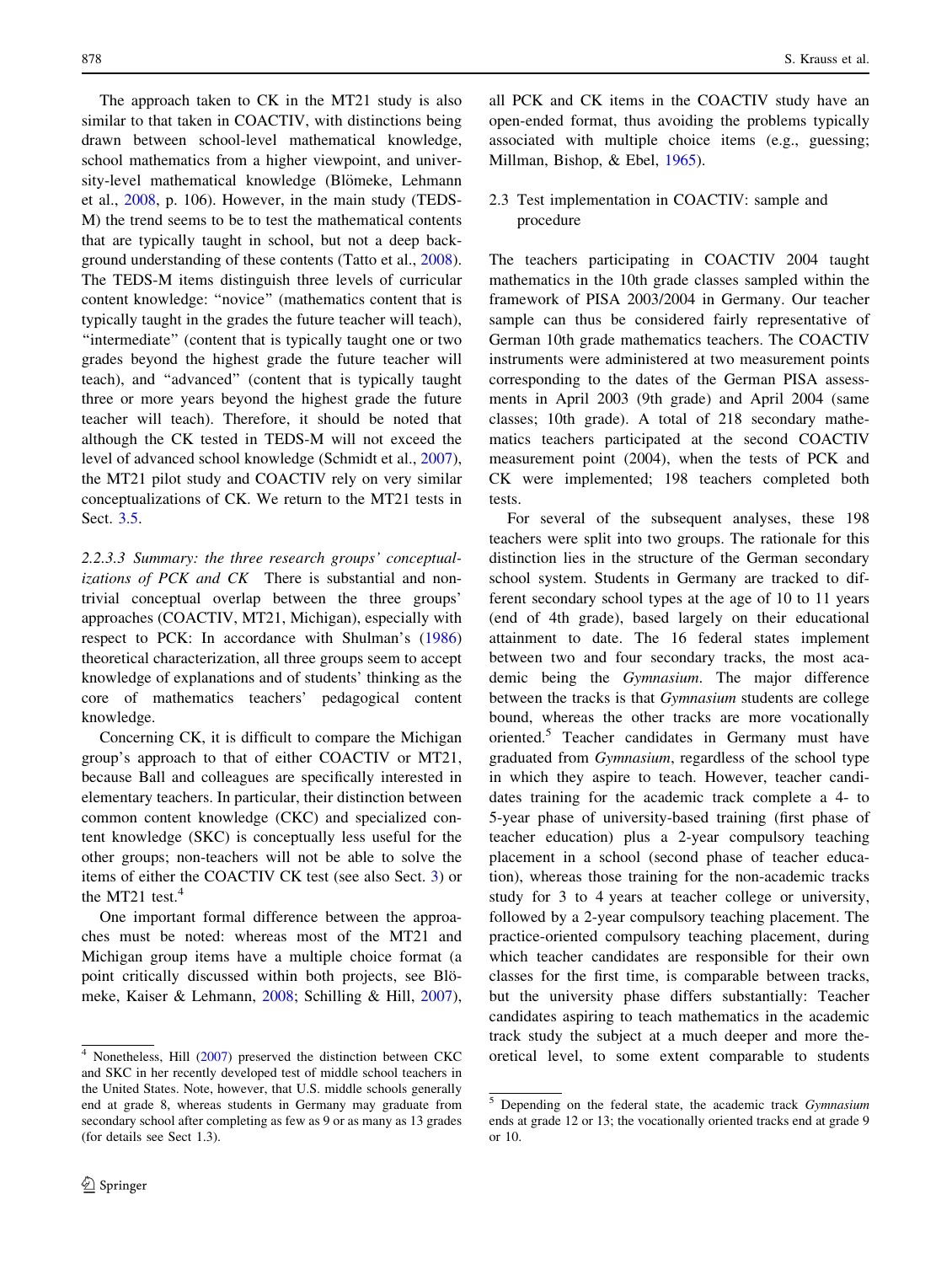|                        | M(SD)<br>$GY (N = 85)$ | M(SD)<br>NGY $(N = 113)$ | Effect size $d$<br>$(GY \text{ vs. } NGY)$ | Emp. max.<br>GY | Emp. max.<br>NGY |
|------------------------|------------------------|--------------------------|--------------------------------------------|-----------------|------------------|
| $CK$ (13 items)        | 8.5(2.3)               | 4.0(2.8)                 | 1.73                                       | 13              | 12               |
| $PCK$ (22 items)       | 22.6(5.9)              | 18.0(5.6)                | 0.80                                       | 37              | 29               |
| Instruction (11 items) | 9.3(3.4)               | 7.1(3.2)                 | 0.67                                       | 17              | 15               |
| Students (7 items)     | 5.8(2.3)               | 4.3(1.9)                 | 0.71                                       | 11              | 9                |
| Tasks (4 items)        | 7.5(1.8)               | 6.6(2.0)                 | 0.47                                       | 12              | 10               |

<span id="page-6-0"></span>Table 1 CK and PCK: means M (standard deviations SD) and empirical maxima by teacher group

GY academic track teachers, NGY non-academic track teachers. According to Cohen ([1992\)](#page-17-0),  $d = 0.20$  is a small effect,  $d = 0.50$  a medium effect, and  $d = 0.80$  a large effect. All differences are significant at  $p < 0.01$ 

majoring in mathematics; those training for the other secondary tracks receive more varied general and practical pedagogical training. The teachers of the COACTIV sample were therefore divided into two subgroups teachers in the academic track ''GY'' versus teachers in the non-academic tracks "NGY"<sup>6</sup>-for some of the statistical analyses (see Krauss et al., [2008b,](#page-18-0) for information on the distribution of the COACTIV NGY subsample across the non-academic tracks).

Of the 198 teachers, 85 (55% male) taught in the academic track (GY) and 113 (43% male) in other secondary school types (NGY). The average age of participating teachers was 47.2 years (SD = 8.4). Teachers were paid 60 euro for participation. The assessment of PCK and CK was conducted individually in a separate room at the teacher's school in the afternoon of the day their PISA students were tested. It was administered as a power test with no time constraints by a trained test administrator. The teachers were not allowed to use a calculator. The average time required to complete the 35 items was about 2 h (approx 65 min for the 22 PCK items and 55 min for the 13 CK items). In terms of face validity, the teachers' evaluation of the relevance of the items was positive (e.g., one teacher wrote: ''I know I should know this'').

All 35 items were open-ended. A scoring scheme was developed and eight raters were given extensive training. The responses to each test item were coded by two raters independently. The inter-rater objectivity  $\rho$  (Shavelson & Webb, [1991](#page-19-0)) was very satisfactory (on average across all items,  $\rho$  was 0.81). Furthermore, both tests yielded satisfactory reliabilities (Cronbach's alpha was 0.78 for PCK and 0.83 for CK). Thus, in terms of objectivity and reliability, the test construction can be considered successful. In the following, we review the main results and discuss consequences for the validity of the underlying knowledge constructs.

### 2.4 Results

### 2.4.1 Means and school type differences

The largest source of variance in teachers' performance was whether or not they taught in the academic track. As shown in Table 1, there were very large differences in CK  $(d = 1.73;$  see caption of Table 1) and large differences in PCK  $(d = 0.80)$  with respect to school type, both indicating higher expertise among teachers in the academic track (GY).

The large difference in CK reflects the intensive coverage of mathematical subject knowledge in GY teachers' university training. However, their advantage in PCK, especially in the student and instruction subscales, is remarkable, given that GY teachers usually receive less training in the teaching of the subject (''Fachdidaktik,'' i.e., pedagogical content knowledge) and in pedagogy (or educational psychology) at university. Yet this finding is in line with the results of many qualitative studies (e.g., Baumert & Kunter, [2006\)](#page-17-0) that point to a close relationship between PCK and CK (see also Sect. 2.4.2). Finally, it should be noted that Brunner et al., [\(2006a\)](#page-17-0) showed that, when CK is statistically controlled (i.e., when only teachers with the same CK level are compared), the NGY teachers slightly outperform the GY teachers in terms of PCK.

#### 2.4.2 Relationship between PCK and CK

The relationship between the two knowledge categories can be examined directly by calculating the manifest bivariate correlation between PCK and CK, which in the COACTIV data was 0.60. Note that this connection was much stronger in the GY group; indeed, modeling PCK and CK as latent constructs led to a latent correlation in the GY group that was no longer statistically distinguishable from 1 (see Krauss et al., [2008a](#page-18-0)). Despite this high correlation, however, the effect sizes between the two groups of teachers with respect to the two knowledge categories differed markedly  $(d = 1.79$  for CK vs. "only" 0.80 for PCK).

<sup>6</sup> Because the word ''Gymnasium'' invites false associations, we avoid it in the following, referring instead to the ''academic track.'' In the abbreviation "GY" however, the original name is preserved.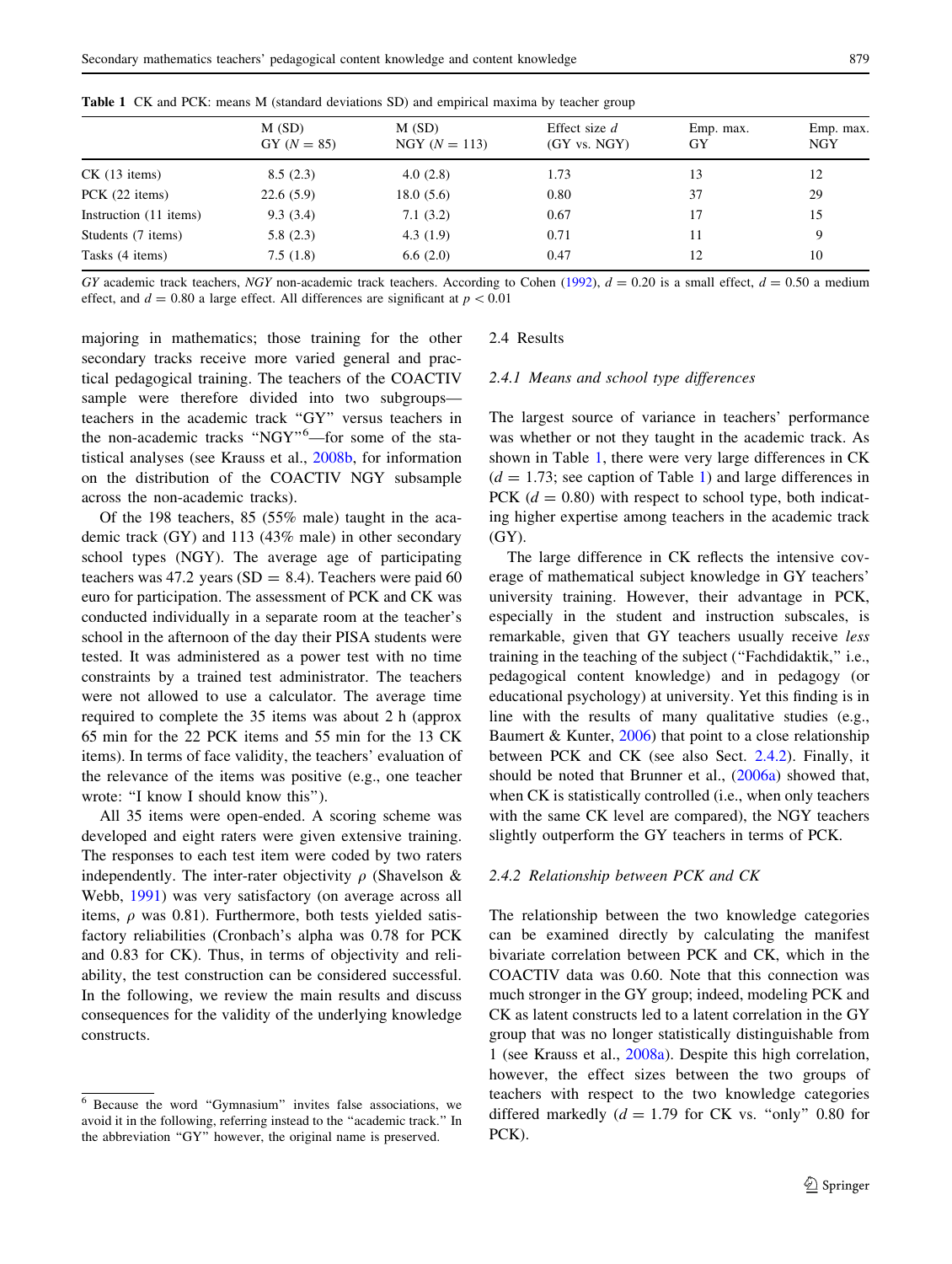<span id="page-7-0"></span>Why was this correlation less strong in the NGY group? Closer inspection of the teacher data revealed that some NGY teachers who performed very poorly on CK (e.g., scoring only 1–2 points) nevertheless showed above-average performance on PCK. In other words, although our data support the claim that PCK profits from a solid base of CK, CK is only one possible route to PCK. The greater emphasis on didactics in the initial training provided for NGY teacher candidates in Germany may be another route.

### 2.4.3 Knowledge and working experience

Interestingly, no positive correlations were found between either of the knowledge categories and years of professional experience as a teacher (see Brunner et al., [2006b](#page-17-0); Krauss et al., [2008b](#page-18-0)). These findings indicate that teachers' knowledge no longer seems to develop a great deal (at least in terms of the COACTIV items) once they have completed their training. This finding seems surprising; it contradicts theories that attribute teachers' expertise development explicitly to their practical experience (Hashweh, [2005](#page-17-0); Hiebert, Gallimore, & Stigler, [2002\)](#page-17-0). According to deliberate practice theory, however, expertise does not increase simply by doing a job (Ericsson, Krampe,  $&$  Tesch-Römer, [1993\)](#page-17-0). Rather, motivation and deliberate practice is required to identify and overcome one's weaknesses, preferably with the support of ongoing expert feedback. Because these conditions are normally not given in everyday school life (in contrast to teacher training, see below), our findings are in line with deliberate practice theory, the predictions of which have already been verified for various other domains (e.g., music, sports, medicine, chess, etc.).

#### 2.4.4 Knowledge and subjective beliefs

Kunter et al., [\(2007](#page-18-0)) and Dubberke et al., [\(2008\)](#page-17-0) analyzed the relations of PCK and CK with teachers' subjective beliefs on the nature of mathematics and on the learning of mathematics. They found, for example, that teachers with high PCK and CK scores tended to disagree with the view that mathematics is ''just'' a toolbox of facts and rules that "simply" have to be recalled and applied. Rather, these teachers tended to think of mathematics as a process permanently leading to new discoveries. At the same time, the knowledgeable teachers rejected a receptive view of learning (''mathematics can best be learned by careful listening''), but tended to think that mathematics should be learned by self-determined, independent activities that foster real insight. These relationships between knowledge and beliefs nicely fit into the desirable ''profile'' (Sternberg and Horvarth, 1995) of an ''expert teacher'' (Palmer, Stough, Burdenski, & Gonzales, [2005](#page-18-0)).

#### 2.4.5 Knowledge and student learning progress

Because COACTIV was ''docked'' onto the PISA study, it was possible to relate teachers' PCK to their students' mathematics achievement gains over the year under investigation. Very briefly, when their mathematics achievement in grade 9 was kept constant, students taught by teachers with higher PCK scores performed significantly better in mathematics in grade 10. By means of structural equation modeling Baumert et al. [\(2006](#page-17-0), [2008](#page-17-0)) could show that PCK, mediated by aspects of the lesson, can explain students' achievement gains in a non-trivial way.

Because these relations were much weaker for CK, our results demonstrate that PCK is indeed a necessary prerequisite for teachers being able to create powerful learning environments that support their students' learning. Because student learning can be considered the ultimate aim of teaching, this finding is a strong indicator of the (predictive) validity of PCK as conceptualized and operationalized in COACTIV.

# 3 Construct validation by reference to contrast populations

In this section, we examine the validity of both knowledge constructs by going beyond the COACTIV data and administering our tests of PCK and CK to theoretically specified contrast populations. The rationale behind this approach was as follows: if the COACTIV tests indeed measure secondary mathematics teachers' pedagogical content knowledge and content knowledge, it should be possible to formulate hypotheses regarding the performance of other populations on these tests. For example, teachers of biology and chemistry can be expected to score rather low on both tests (especially on the CK test), whereas subject matter specialists can be expected to score relatively high on CK, but much lower on PCK. At the same time, knowledge of both areas can be expected to increase continuously during teacher training. Therefore, mathematics teacher candidates can be expected to score higher than (even advanced) school students on both knowledge categories, but lower than the in-service COACTIV teachers. In order to provide a theoretical framework for our investigation of contrast populations, we first introduce two complementary hypotheses, namely the Professional Knowledge Hypothesis and the Growing Knowledge Hypothesis.

#### 3.1 Professional knowledge hypothesis

The highly specialized professional knowledge of teachers is considered to be one of the main features distinguishing them from laypeople (see the German debate on teacher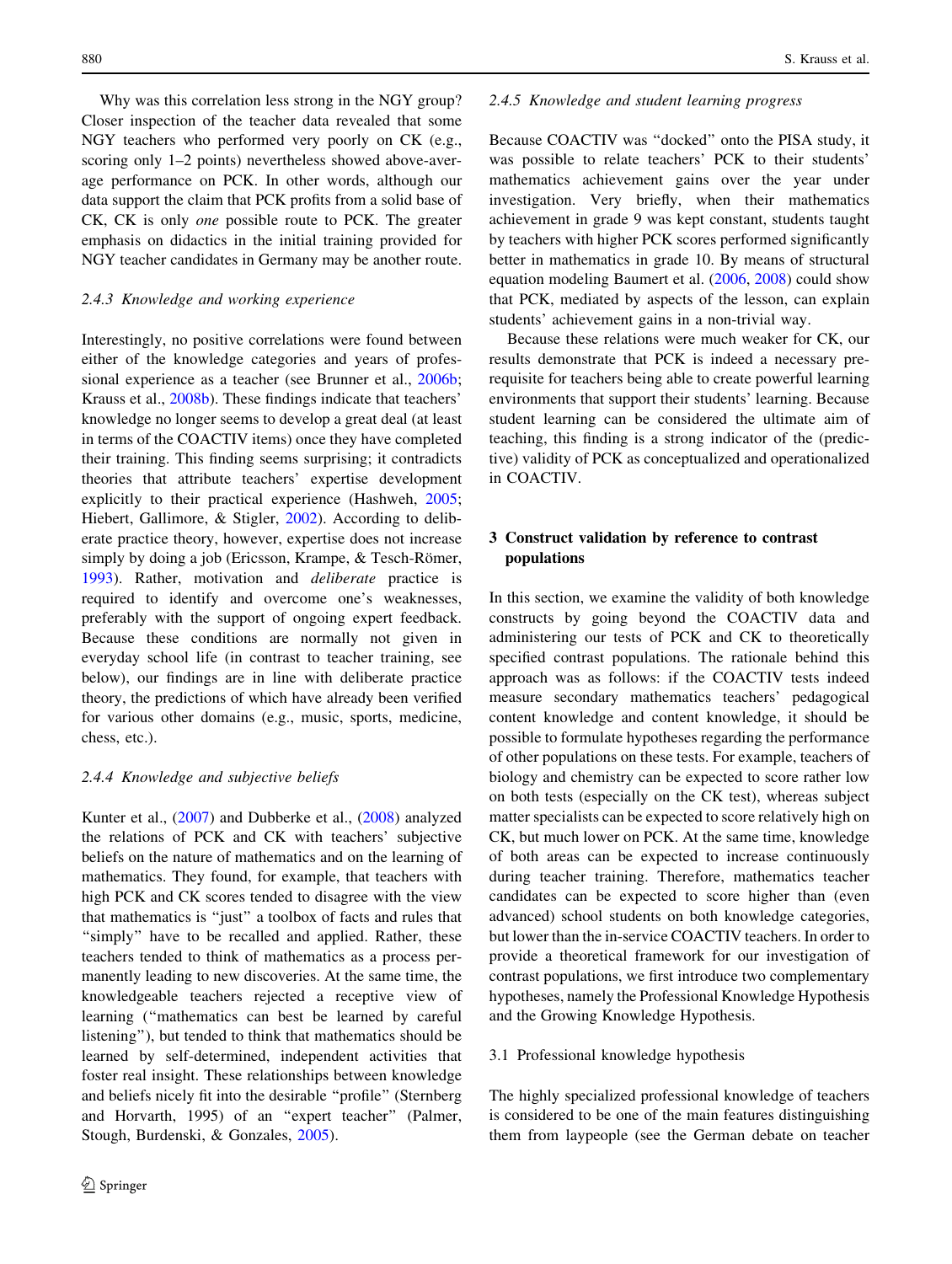<span id="page-8-0"></span>professionalization, e.g., Bromme, [1992;](#page-17-0) for professions in general, see Mieg, [2001](#page-18-0)). The easiest way of testing this professional knowledge hypothesis would be to administer the tests of PCK and CK to a random sample of adults. Because most respondents in such a sample would probably not be able to solve a single item, however, we would not learn much from this approach. Instead we chose a more conservative approach and investigated ''related professionals.'' Mathematics teachers are professionals on at least two dimensions: they are both professional mathematicians and professional teachers. Our choice of contrast populations for testing the professional knowledge hypothesis was thus informed by varying these two dimensions of professionalism independently (Table 2).

According to Ackerman's ([1996\)](#page-17-0) theory of adult intellectual development, two types of tests are needed to provide a representation of an adult's knowledge: ''a deep test of professional knowledge, and a broad array of more shallow tests outside the profession" (p. 241). From this viewpoint, the professional knowledge hypothesis aims at analyzing which of the two knowledge categories is deeply ingrained in the populations investigated.

In the following, we elaborate on the groups specified in the cells of Table 2 and formulate hypotheses regarding their performance on the COACTIV tests of PCK and CK.

### 3.1.1 Sample 1: COACTIV teachers

The COACTIV mathematics teachers are introduced in Sect. [2.3](#page-5-0). The performance of the COACTIV mathematics teachers (as discussed in Sect. [2.4\)](#page-6-0) can serve as a limit of expectations for the other groups' results.

### 3.1.2 Sample 2: biology/chemistry teachers (GY)

Physics teaching is clearly the profession most closely related to mathematics teaching. However, it is hard to find teachers of physics who are not at the same time teachers of mathematics. Moreover, the professional knowledge of physics teachers is so strongly rooted in mathematics that they do not qualify as a contrast population. On the other hand, teachers of languages (or music, arts, religion, etc.,) would probably not be able to solve the mathematics items. It therefore seemed reasonable to choose other science teachers, namely, teachers of biology and chemistry, whose university training covered some aspects of mathematics, but who do not use mathematics in their everyday teaching to the same extent as mathematics or physics teachers. Again taking a conservative approach, we chose teachers in the academic track who had studied and taught both biology and chemistry. We hypothesized that these teachers would score low on mathematical PCK and even lower on mathematical CK.

### 3.1.3 Sample 3: students majoring in mathematics

The obvious idea for this cell of Table 2 (subject matter specialists) would be to investigate professional mathematicians. Because they work in various fields (e.g., industry, research, insurance companies), however, the professional development of their knowledge after university is highly variable. We therefore chose to investigate students majoring in mathematics toward the end of their university career. Not only do these students constitute a more homogeneous group, they are also easier to recruit and to examine in groups. Furthermore, it is possible to analyze the direct impact of their university training on their PCK and CK (without the influence of their subsequent professional experience, which may vary dramatically).

We hypothesized that the CK of mathematics students would be comparable to that of the GY teachers, but that their PCK scores would be considerably lower. Given the particularly strong correlation between the two knowledge categories found for teachers in the academic track (Sect. [2.4.2](#page-6-0)), however, the mathematics students might alternatively be expected to score high on PCK as well.

# 3.1.4 Sample 4: GY school students in advanced grade 13 mathematics courses

The final cell in Table 2 could be filled with a random sample of adults. To provide more informative results, we chose 18–19-year-old students enrolled in advanced mathematics courses in grade 13. This kind of pre-university course only exists in the academic track, where students can specialize in certain subjects in the upper secondary years. Of all populations without university training, this group has the highest mathematical expertise. At the same time, the participants still are very close to the field of interest (curriculum-oriented content knowledge

Table 2 Professional knowledge hypothesis: two dimensions of mathematics teachers' professionalism and the corresponding contrast populations (samples 2–4)

|             | Mathematician                                                               | Non-mathematician                                                          |
|-------------|-----------------------------------------------------------------------------|----------------------------------------------------------------------------|
| Teacher     | Sample 1: COACTIV teachers (in-service mathematics teachers)                | Sample 2: Biology/chemistry teachers (GY)                                  |
| Non-teacher | Sample 3: Students majoring in mathematics<br>(end of university education) | Sample 4: GY school students (in advanced grade<br>13 mathematics courses) |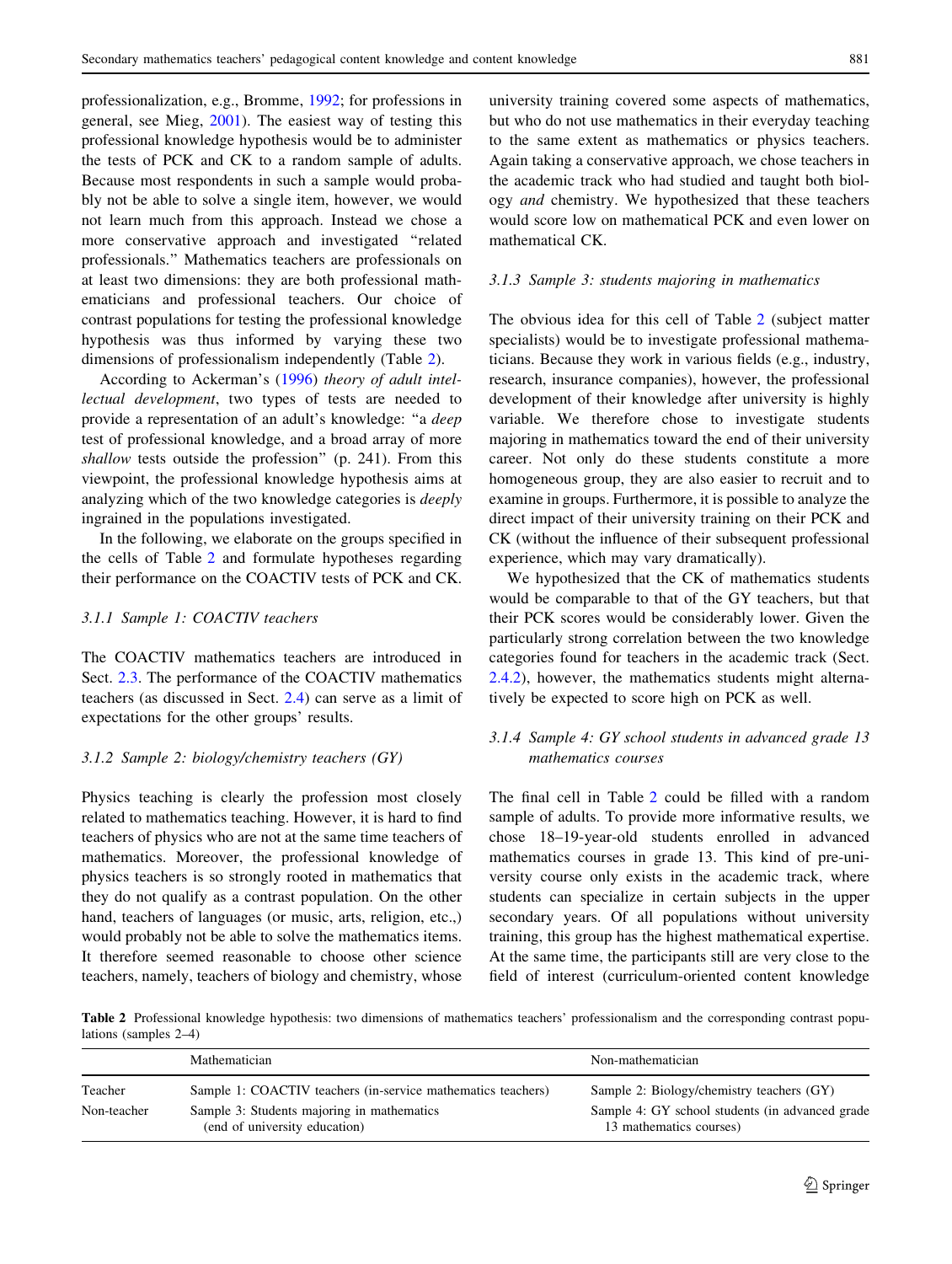Table 3 Growing knowledge hypothesis: three stages on the path to becoming a mathematics teacher and the corresponding samples

| School students                                                               |               | Mathematics teacher candidates                                                 |               | Mathematics teachers                                 |
|-------------------------------------------------------------------------------|---------------|--------------------------------------------------------------------------------|---------------|------------------------------------------------------|
| Sample 4<br>GY school students (in advanced grade)<br>13 mathematics courses) | $\rightarrow$ | Sample 5<br>GY mathematics teacher candidates<br>(end of university education) | $\rightarrow$ | Sample $1_{\text{GY}}$<br><b>COACTIV GY teachers</b> |

and pedagogical content knowledge). Thus, we hypothesized that they would be able to solve some of the items from both the CK and the PCK tests.

### 3.2 Growing knowledge hypothesis

The growing knowledge hypothesis states that PCK and CK (as opposed to personality traits, such as intelligence) develop continuously during the process of teacher training and professionalization (for the teaching profession in particular, see, e.g., Berliner, [2001,](#page-17-0) or Sternberg & Horvath, [1995;](#page-19-0) for general considerations, see Ericsson, Krampe, & Tesch-Römer, [1993,](#page-17-0) or Mieg, [2001\)](#page-18-0). Samples 4 and 1 mark the starting point and the end point of this process of professionalization (Table [2\)](#page-8-0). Because many (but not all) mathematics teachers were previously enrolled in advanced mathematics courses at upper secondary level, sample 4 can be used to approximate the (maximum possible) starting level of PCK and CK before students enter university. At the other end of the continuum, sample 1 (COACTIV teachers) informs on the PCK and CK of inservice teachers. To complete the design, we examined a connecting link between school students and COACTIV teachers, namely, mathematics teacher candidates at the end of their first phase of teacher education (see Table 3).

Because previous findings have shown that the PCK and CK of the teachers do not improve with years of classroom experience (see Sect. [2.4.3](#page-7-0)), in the framework of the growing knowledge hypothesis we focus on the pre-service training of mathematics teachers. Both the university training phase and the subsequent 2-year teaching placement at school satisfy the ''deliberate practice'' conditions (Ericsson et al., [1993](#page-17-0)) for the development of expertise; regular examinations motivate teacher candidates to improve both their professional knowledge and their teaching expertise as well as to overcome their weaknesses and knowledge gaps, while supervisors and examiners provide regular expert feedback. During both phases of training, the candidates' profession is learning (and not yet teaching); teacher education can therefore be considered an ideal platform for deliberate practice of both PCK and CK.

It must be acknowledged that cross-sectional data allow only a ''dirty'' approximation of real growing processes (cf. Keeves, [1992](#page-18-0)). At present, however, there is a dearth of empirical research on candidates' knowledge levels at the different stages of teacher education (but see Blömeke, Kaiser, & Lehmann, [2008\)](#page-17-0). The initial findings on the differences between the three samples will help us to develop appropriate longitudinal designs for future research. Where the middle column of Table 3 is concerned, we have to date tested only mathematics teacher candidates aspiring to teach in the academic track (the other groups are currently under investigation). Therefore, we limit our examination of the growing knowledge hypothesis to the academic track, restricting the sample of COACTIV teachers (right column of Table 3) to teachers in the academic track (sample  $"1_{GY}"$ ) in these analyses.

The samples of school students in advanced mathematics courses and of COACTIV teachers were introduced in Sect. [3.1](#page-2-0). In the following, we describe the remaining sample of mathematics teacher candidates.

# 3.2.1 Sample 5: mathematics teacher candidates (academic track)

As described above, the subject matter university training provided for students aspiring to teach in the academic track in Germany is comparable to that provided for subject matter students (sample 3: students majoring in mathematics), at least in the first half of their studies.<sup>7</sup> It is important to note that teacher candidates also have to study a second subject at the same time (mathematics teacher candidates often choose physics). We chose teacher candidates approaching the end of their university education (thus allowing direct comparison with sample 3). Based on the growing knowledge hypothesis, we expected teacher candidates to score lower than the COACTIV teachers in the academic track (sample  $1_{\text{GY}}$ ) on both knowledge categories, but considerably higher than the school students (sample 4). We further explored whether teachers acquire more of their PCK and CK in the first phase of teacher education at university (in which case the difference between sample 4 and sample 5 would be the larger one) or in the second phase in schools (in which case the difference between sample 5 and sample 1 would be the larger one).

 $\frac{1}{7}$  The 16 German states vary somewhat with respect to this comparability. In all states, however, students aspiring to teach at the academic track have to study the subject matter in considerably more depth than their peers aspiring to teach at the other secondary school types (e.g., Realschule or Hauptschule).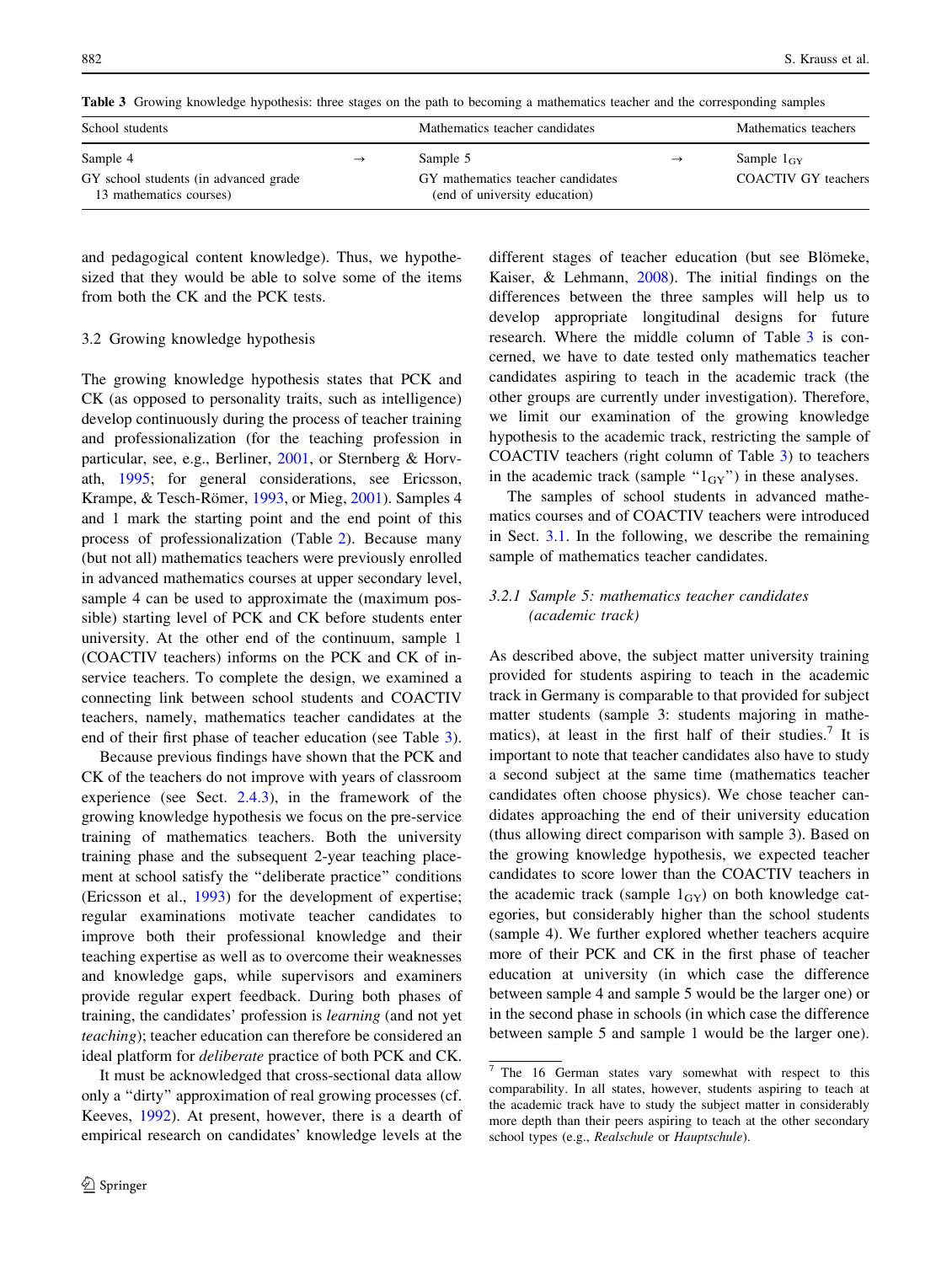<span id="page-10-0"></span>Furthermore, the teacher candidates were expected to score slightly lower in CK than the students majoring in mathematics, but to outperform them in PCK.

# 3.3 Samples and procedure

In the following, we briefly describe the samples drawn and outline the procedure of test administration in each group (for sample 1, the COACTIV teacher sample, see Sect. [2.3](#page-5-0)). It should be emphasized that all samples were recruited by voluntary participation via announcements in the participants' institutions. Consequently, the samples may not be fully representative, and the results must therefore be interpreted as indicative findings that might help to develop more specifically formulated hypotheses rather than as conclusive findings.

### 3.3.1 Sample 2: biology/chemistry teachers (GY)

Biology and chemistry teachers were extremely hard to convince as to the (scientific) benefits of their completing a test of mathematical PCK and CK. They were therefore offered 50 euro (approx. US\$75) for participation (double the compensation offered to the other participants). In total, 16 biology and chemistry teachers from different academic track Berlin schools (all of whom were trained in and taught both biology and chemistry) were administered the COACTIV tests of PCK and CK; 12 (75%) were female and their average age was 49.1 years (SD: 6.9).

# 3.3.2 Sample 3: students majoring in mathematics

A sample of 137 students majoring in mathematics were recruited from three Berlin universities (Free University, Humboldt University, and Technical University) and from the universities of Potsdam, Dresden, Erlangen-Nuremberg, and Kassel. All students were tested in small groups in their universities and paid 25 euro for participation. Of the participating students, 87 (63.5%) were male and the average age was 23.9 years (SD: 1.9). On average, they had been enrolled at university for 6.4 semesters (SD: 1.9).

# 3.3.3 Sample 4: GY school students (in advanced grade 13 mathematics courses)

The PCK and CK instruments were administered to 30 students enrolled in advanced mathematics courses in three academic track Berlin schools. They were tested in their schools in groups of 6, 9, and 15 students and paid 25 euro for participation. Of the students, 20 (67%) were male and the average age was 18.6 years (SD: 0.7).

#### 3.3.4 Sample 5: GY mathematics teacher candidates

A sample of 90 teacher candidates aspiring to teach mathematics in the academic track were recruited from three Berlin universities (Free University, Humboldt University, and Technical University), and from the universities of Potsdam, Dresden, and Kassel. They were tested in small groups in their universities and paid 25 euro for participation. Of the teacher candidates, 37 (41%) were male and the average age was 25.2 years (SD: 2.2). On average, they had been enrolled at university for 7.7 semesters (SD: 2.4).

As for the COACTIV teachers (sample 1), the procedure for test administration in samples 2 to 5 was as follows: The tests were administered by a trained test administrator in the participants' institution. There were no time limits, and the participants were not allowed to use a calculator. In addition to the PCK and the CK tests, all participants were administered a questionnaire assessing biographical background variables and their experience of teaching mathematics (e.g., whether and how often they gave extra lessons in mathematics, etc.). The questionnaire administered to samples 2 to 5, however, was much shorter than that administered to the COACTIV teachers.

### 3.4 Results

### 3.4.1 General overview

Before discussing the findings in detail, we first summarize all results for samples 1–5 in Table [4](#page-11-0) (for visualization, see Fig. [2](#page-11-0)a, b).

First note that the results for the COACTIV teachers in Table [4](#page-11-0) are slightly different from those presented in Table [1](#page-6-0), the reason being that in the COACTIV study two items in the PCK instruction subscale were assessed using computer-based measures (geometrical animations were displayed). These items were not administered to the other samples for logistical reasons; the COACTIV teachers' scores on these items were therefore excluded from the results displayed in Table [4](#page-11-0) (this does not, however, substantively influence any of our findings reported above). Across all samples  $(N = 471)$ , Cronbach's  $\alpha$  was 0.80 for PCK (20 items) and 0.85 for CK (13 items). It should be noted that the results for samples 2 and 4, in view of their small sample sizes, must be treated with caution. Figure [2a](#page-11-0) displays the PCK scores and Fig. [2](#page-11-0)b the CK scores of all samples (rank-ordered according to the PCK score). The error bars represent 95% confidence intervals (according to Cumming and Finch, [2005,](#page-17-0) two samples differ significantly at, for example,  $p < 0.01$  if the corresponding intervals do not overlap).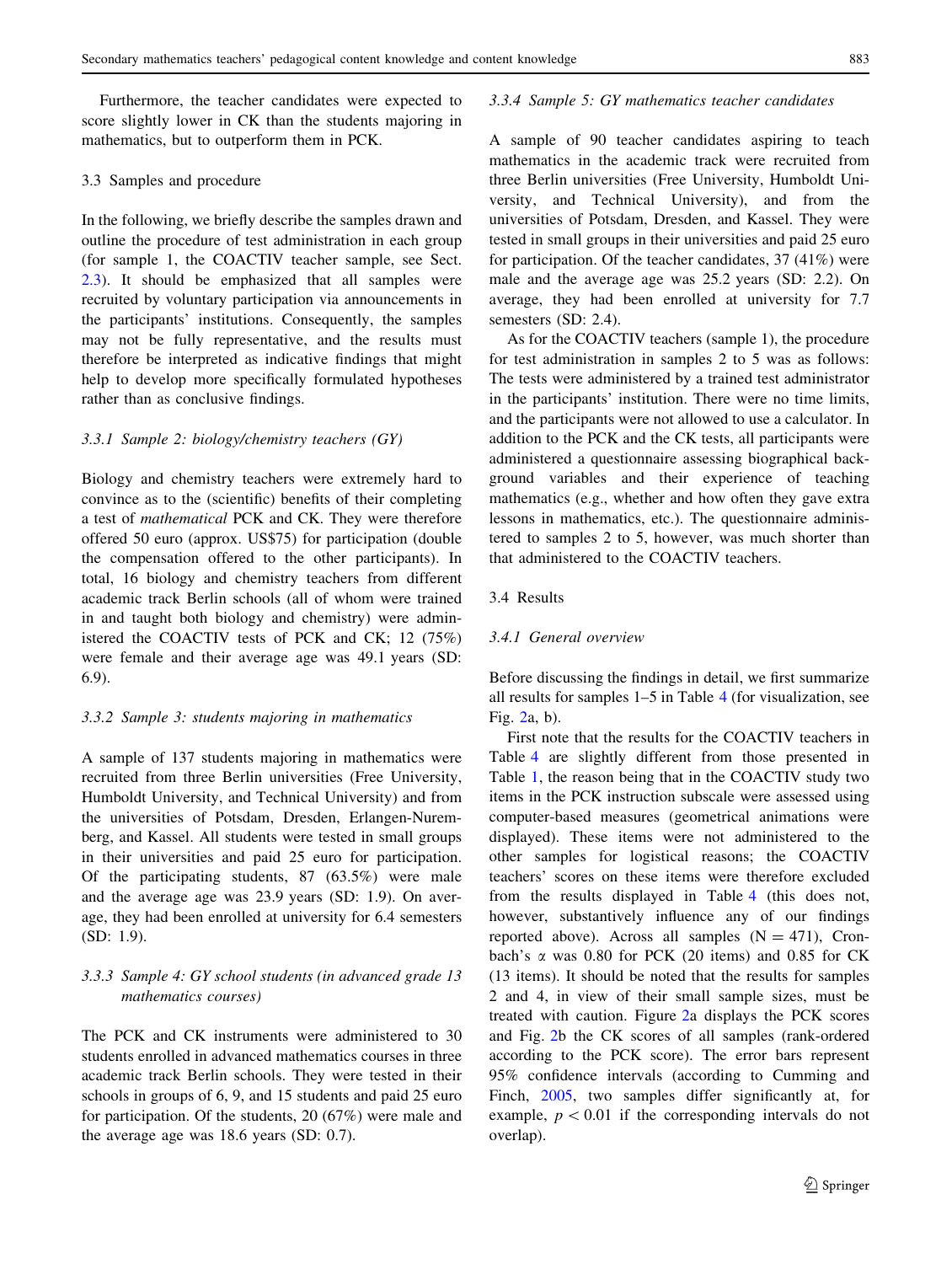| Sample no.     | N   |                                                                 | Pedagogical content<br>knowledge (PCK) | Content knowledge (CK) |  |
|----------------|-----|-----------------------------------------------------------------|----------------------------------------|------------------------|--|
|                |     |                                                                 | M(SD)                                  | M(SD)                  |  |
|                | 198 | COACTIV 2004 teachers                                           | 18.6(5.6)                              | 5.9(3.4)               |  |
| $I_{GY}$       | 85  | COACTIV 2004 teachers (GY)                                      | 21.0(5.3)                              | 8.5(2.3)               |  |
| $I_{NGY}$      | 113 | COACTIV 2004 teachers (NGY)                                     | 16.8(5.1)                              | 4.0(2.8)               |  |
| 2              | 16  | Biology/chemistry teachers (GY)                                 | 7.6(2.5)                               | 0.4(0.6)               |  |
| 3              | 137 | Students majoring in mathematics (end of university education)  | 19.7(5.1)                              | 8.6(3.0)               |  |
| $\overline{4}$ | 30  | GY school students (in advanced grade 13 mathematics courses)   | 9.7(5.6)                               | 2.6(2.3)               |  |
| 5              | 90  | GY mathematics teacher candidates (end of university education) | 18.2(5.0)                              | 6.6(2.8)               |  |

<span id="page-11-0"></span>Table 4 PCK and CK: means M (and standard deviations SD) for all samples



Fig. 2 PCK and CK scores of all samples considered in the construct validation study (rank-ordered according to PCK score). The error bars represent 95% confidence intervals

A glance at Table 4 and Fig. 2a and b reveals that all relationships—with the exception of the mathematics students' mean PCK score of 19.7—were in the range of our expectations. The PCK scores of students majoring in mathematics appear so striking, however, that they deserve to be considered separately (see Sect. [3.4.4](#page-12-0)). Let us first discuss the other results in terms of their support for the two hypotheses formulated.

# 3.4.2 Professional knowledge hypothesis

The grade 13 students in advanced mathematics courses (sample 4) and the biology/chemistry teachers (sample 2) showed comparable levels of PCK (9.7 and 7.6,

respectively; see Fig. 2a), well below the level reached by the mathematics teachers (sample 1; 18.6). The two samples differed in terms of CK; however, with the school students scoring somewhat higher than the biology/chemistry teachers (2.6 and 0.4, respectively; see Fig. 2b). This result can be attributed to the curriculum-oriented conceptualization of CK in COACTIV. As expected, the mathematics students' (sample 3) performance on the test of CK (8.6) was comparable to that of the GY teachers (8.5). This result is basically in line with Shulman's ([1987\)](#page-19-0) assertion: ''We expect that the subject matter understanding of the teacher be at least equal to that of his or her lay colleague, the mere subject matter major'' (p. 8). A glance at Fig. 2a reveals that samples  $1_{\text{GY}}$ ,  $1_{\text{NGY}}$ , 3, and 5 do have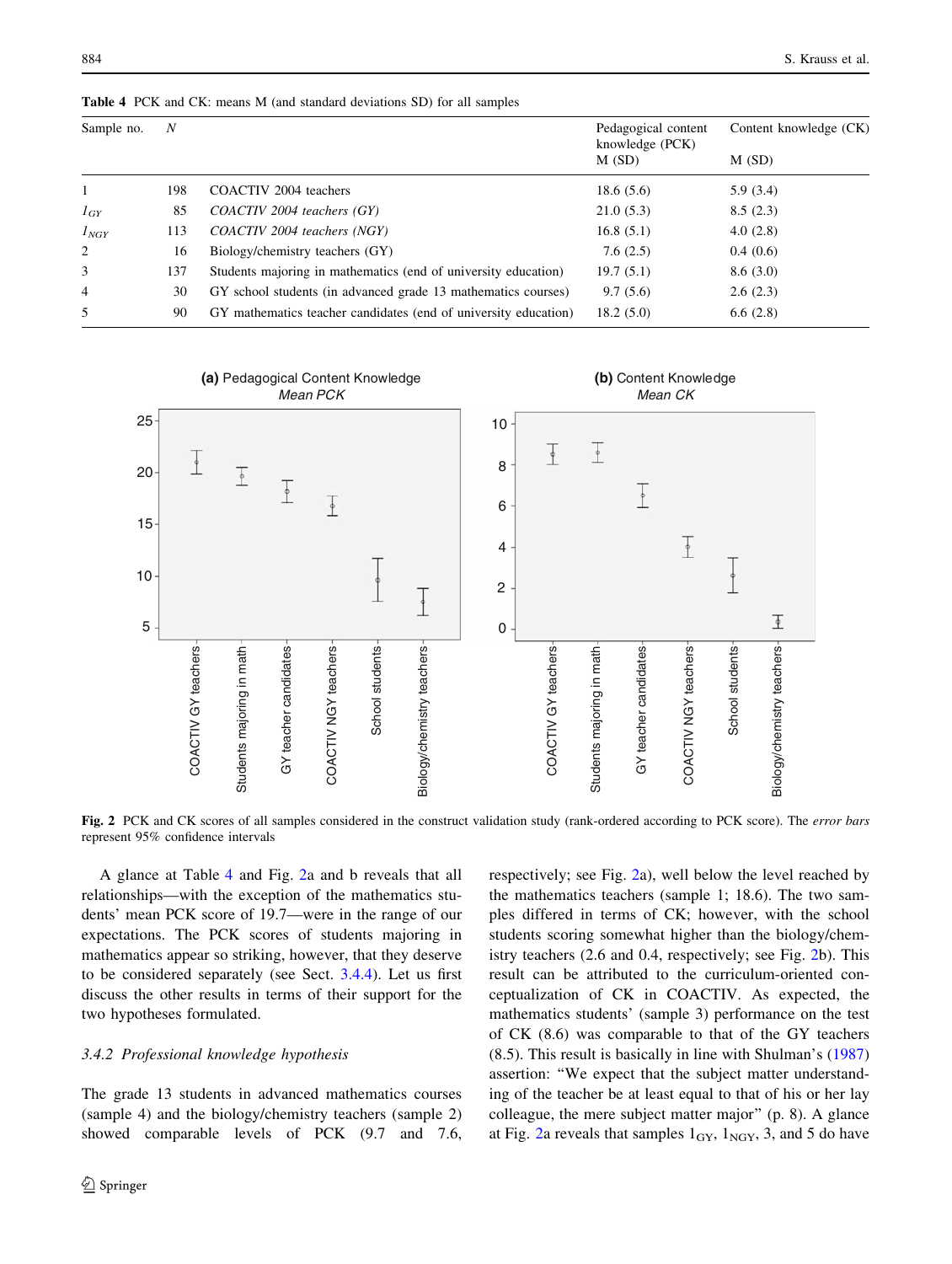|            | Sample 4<br>GY school students (in advanced<br>grade 13 mathematics courses) | Sample 5<br>GY teacher candidates<br>(end of university education) | Sample 1 $_{\text{GY}}$<br><b>COACTIV GY teachers</b> |
|------------|------------------------------------------------------------------------------|--------------------------------------------------------------------|-------------------------------------------------------|
| СK         | 2.6                                                                          | 6.6                                                                | 8.5                                                   |
|            |                                                                              | $\rightarrow$                                                      | $\rightarrow$                                         |
| <b>PCK</b> | 9.7                                                                          | 18.2                                                               | 21.0                                                  |

<span id="page-12-0"></span>Table 5 Test of the growing knowledge hypothesis (academic track)

"deep" mathematical PCK, whereas samples 2 and 4 do not. Figure [2](#page-11-0)b shows a similar pattern of results, with the NGY teachers showing a relatively low level of performance (a finding that can be explained by the structure of the German teacher education system, see 2.3). Thus far, the findings are in line with the professional knowledge hypothesis (with the exception of the mathematics students' performance on PCK, which is discussed below).

Note that, interestingly, the ratio of PCK divided by CK is within the relatively small range of 2.5–4.2 for all samples except one: the ratio for the biology/chemistry teachers is about 19, indicating that this group has an extraordinarily high level of mathematical PCK in view of their poor CK. Given that biology/chemistry teachers are the only contrast population with general pedagogical knowledge PK, this finding is congruent with Shulman's "amalgam" hypothesis, which basically states that PK in combination with CK ''amalgamates'' to form PCK (Shulman, [1987\)](#page-19-0). The same argumentation may apply to some extent to the NGY teachers, who have the second highest ratio of PCK to CK (namely 4.2). As NGY teachers are exposed to less CK and more PK in the universitybased phase of their teacher training, it seems that they draw substantially on their PK to develop PCK (but without fully compensating for their lack of CK).

#### 3.4.3 Growing knowledge hypothesis

Table 5 presents the samples examined in our test of the growing knowledge hypothesis.

The highest possible level of mathematical PCK and CK acquired before university entrance can be approximated by the performance of sample 4. Taking sample 4 as the starting point and sample 1 as the end point of the process of teacher professionalization, it is clear from Table 5 that roughly two-thirds of teacher candidates' knowledge gains (in both PCK and CK) can be attributed to their university training (given that not all teacher candidates attended an advanced mathematics course, this effect might in fact be even larger). Because PCK and CK do not show further improvement with years of classroom practice (Sect. [2.4.3\)](#page-3-0), it may be speculated that the remaining third can be attributed to the second phase of pre-service training (i.e., the 2-year compulsory teaching placement).<sup>8</sup> Data from trainee teachers in their second phase of teacher education are needed to address this point more specifically. In order to fill this missing link in Table 5, the COACTIV-R longitudinal study is currently assessing trainee teachers at two measurement points in this second phase of teacher education.

Although we do not yet have test data from teacher candidates aspiring to teach at other school types (NGY), we expect their knowledge gains in CK during teacher training to be less pronounced (the data for qualified NGY teachers presented in Table [4](#page-11-0) suggest an increase from 2.6 to 4.0). Acknowledging the role of CK as a prerequisite for PCK, their expected gain in PCK (from about 9.7 to 16.8) is therefore very respectable. Comparison of the increase in NGY teachers' PCK and CK (relative to school students; Fig. [2](#page-11-0)a vs. Fig. [2b](#page-11-0)), however, reflects the fact that teacher education for NGY teachers in Germany focuses more on PCK than on CK.

An alternative interpretation of the increase depicted in Table 5, especially in CK, is that some of the items solved by the GY teachers were simply not feasible for school students. Interestingly, however, inspection of the data showed that not a single PCK item and only 1 of the 13 CK items was not solved by at least one school student. Furthermore, all PCK and CK items could be solved by several teacher students. In principle, the COACTIV items were thus within the reach of teacher students and even of very good school students.

In sum, the data not only support the hypothesis of continuous improvement of PCK and CK during teacher training and professionalization, they also give some indication of the shape of the curve of knowledge growth.

# 3.4.4 The unexpectedly high PCK scores of students majoring in mathematics

To understand the unexpectedly high PCK scores of mathematics students, we first split the PCK scores into the subfacets of Tasks, Students, and Instruction and contrasted

 $8 \text{ There is some evidence, however, that especially in the first few}$ years as a fully qualified teacher, professional expertise increases substantially. Unfortunately, this question cannot be addressed using the COACTIV data, because we have too few cases at this stage of the teaching career.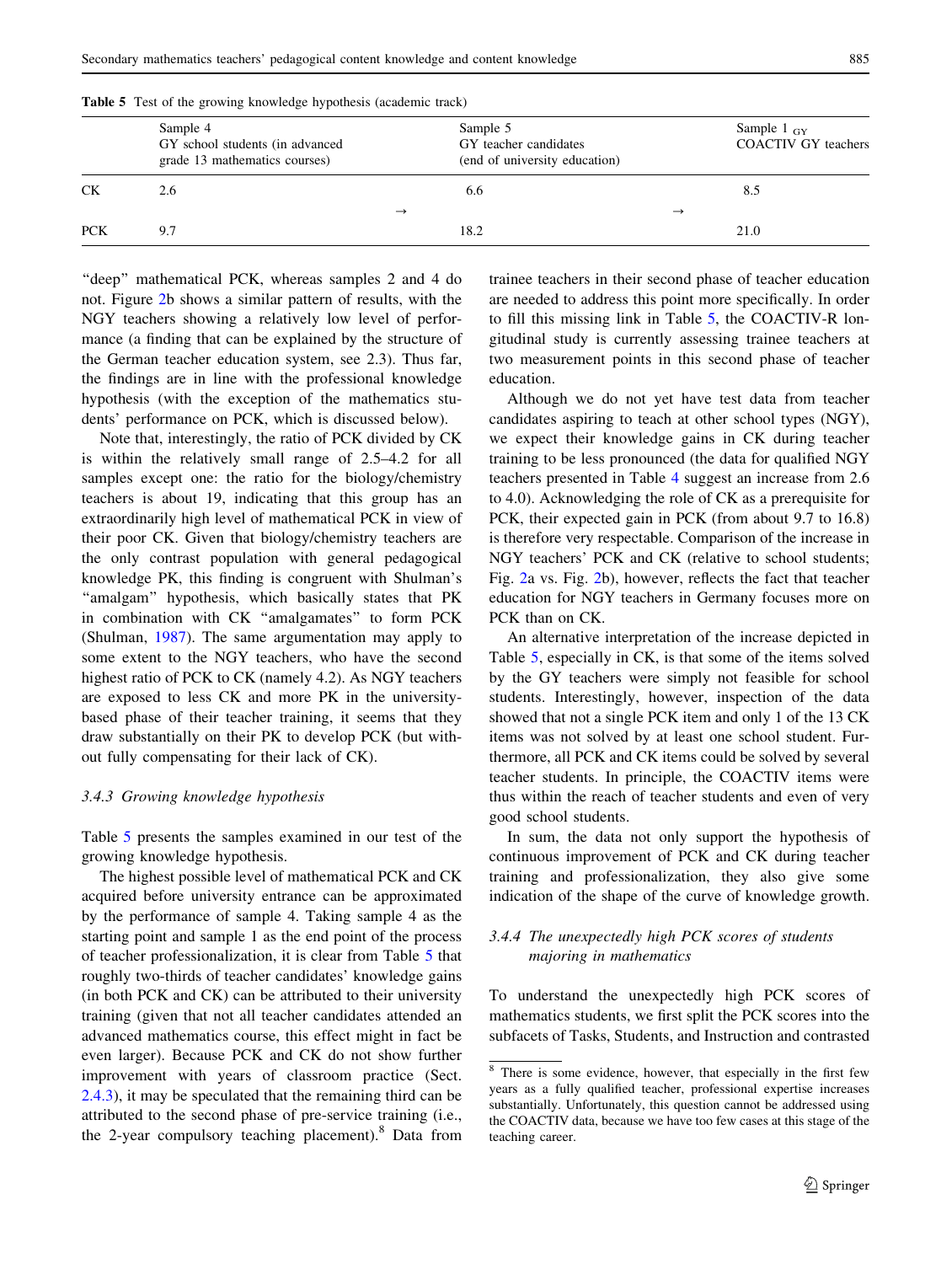|                                     | <b>COACTIV GY teachers</b><br>(sample $1_{\text{GY}}$ ) | Students majoring in<br>mathematics (sample 3) | Effect size |  |
|-------------------------------------|---------------------------------------------------------|------------------------------------------------|-------------|--|
|                                     | M(SD)                                                   | M(SD)                                          | d           |  |
| Content knowledge (CK)              | 8.5(2.3)                                                | 8.6(3.0)                                       | $-0.03$     |  |
| Pedagogical content knowledge (PCK) | 21.0(5.3)                                               | 19.7(5.1)                                      | 0.26        |  |
| Tasks                               | 7.5(2.3)                                                | 7.1(1.6)                                       | 0.19        |  |
| <b>Students</b>                     | 5.8(1.8)                                                | 6.0(1.8)                                       | $-0.08$     |  |
| <i>Instruction</i>                  | 7.8(2.7)                                                | 6.6(3.0)                                       | $0.40*$     |  |

Table 6 Performance in CK and in PCK and its subfacets: comparison of COACTIV GY teachers and students majoring in mathematics

 $* p < 0.01$ 

the mathematics students' scores with those of the CO-ACTIV GY teachers (Table 6).

We chose to compare PCK in the samples of GY teachers and mathematics students because CK can be assumed to be the same in both groups. As shown in Table 6, the GY teachers' advantage in PCK can be attributed primarily to the ''Instruction'' subfacet; the teachers in the academic track scored significantly higher than the mathematics students on only the Instruction items, indicating that this subdimension may be a core aspect of pedagogical content knowledge. Indeed, this is the most lesson-related subfacet—knowledge on content and knowledge on students have to be integrated to produce an interactive teaching decision on how to proceed.

Note, however, that although the GY teachers outperformed the mathematics students in terms of PCK, the mathematics students in turn outperformed both the NGY teachers and the teacher candidates. Does this mean—to put it quite simply—that subject matter students should be recruited for schools, or, alternatively, that teacher training should be aligned to that of subject matter specialists? Or does it mean that the PCK test in fact measures something other than PCK (but what?). Before we answer these questions, the following issues should be noted:

- (1) In contrast to previous pedagogical or psychological approaches (cf. Ball et al., [2001;](#page-17-0) Mayer, [2004](#page-18-0)), our test of PCK was by definition subject-oriented. A deep understanding of mathematics should support teachers' pedagogical content knowledge substantially (also see Shulman's, [1986,](#page-19-0) idea of PCK as an amalgam of CK and PK).
- (2) The mathematics students are a particularly selective sample. They were recruited in selected universities and participation was voluntary. It can be assumed that the students who chose to participate expected to be able to solve the ''pedagogical content knowledge'' items they had been told would be administered.
- (3) Students majoring in mathematics generally have slightly higher cognitive abilities (IQ) than teacher candidates. However, statistically adjusting for this difference (which can be roughly approximated by

the participants' Abitur grades; see Baron-Boldt, Schuler, & Funke, [1988](#page-17-0)) did not make a substantial difference to the results (the average Abitur grade [GPA] of mathematics students was 1.8; that of the teacher candidates was 2.0; Abitur grades are calculated on a scale of 1.0–6.0, with 1.0 being a perfect score and 4.0 being the pass mark).

- (4) Teachers and teacher candidates outperformed mathematics students in the geometry items. Geometry plays a major role in schools, but only a minor role at university. Although the COACTIV tests are curriculum oriented, they are dominated by algebra and arithmetic; geometry is rather underrepresented (an issue that will be addressed in future test development). Overall, the GY teachers outperformed mathematics students on the 8 geometry items (both PCK and CK) with an effect size of  $d = 0.32$ .
- (5) Our laboratory test does not indicate whether participants are actually able to capitalize on their knowledge in real lessons. The PCK test can only measure the theoretical competence that participants might exploit in lessons.
- (6) Most importantly, it must be acknowledged that teachers (and teacher candidates) have all this knowledge twice: in addition to mathematics, they study and teach a second subject at the same time. From this perspective, the teacher candidates' performance relative to that of the subject matter specialists is quite remarkable. Indeed it seems reasonable to ask why students majoring in mathematics, who devote nearly their entire study time to the subject of mathematics, do not outperform teachers and teacher candidates (who devote only half of their time to mathematics) more clearly.

All these aspects suggest that it would not be justified at all to simply hire subject matter specialists for schools in the expectation that their content knowledge would automatically enable them to deliver high-quality teaching that would in turn foster student learning. Rather, the data support the hypothesis that it is a *combination* of content knowledge, general pedagogical knowledge, and the ability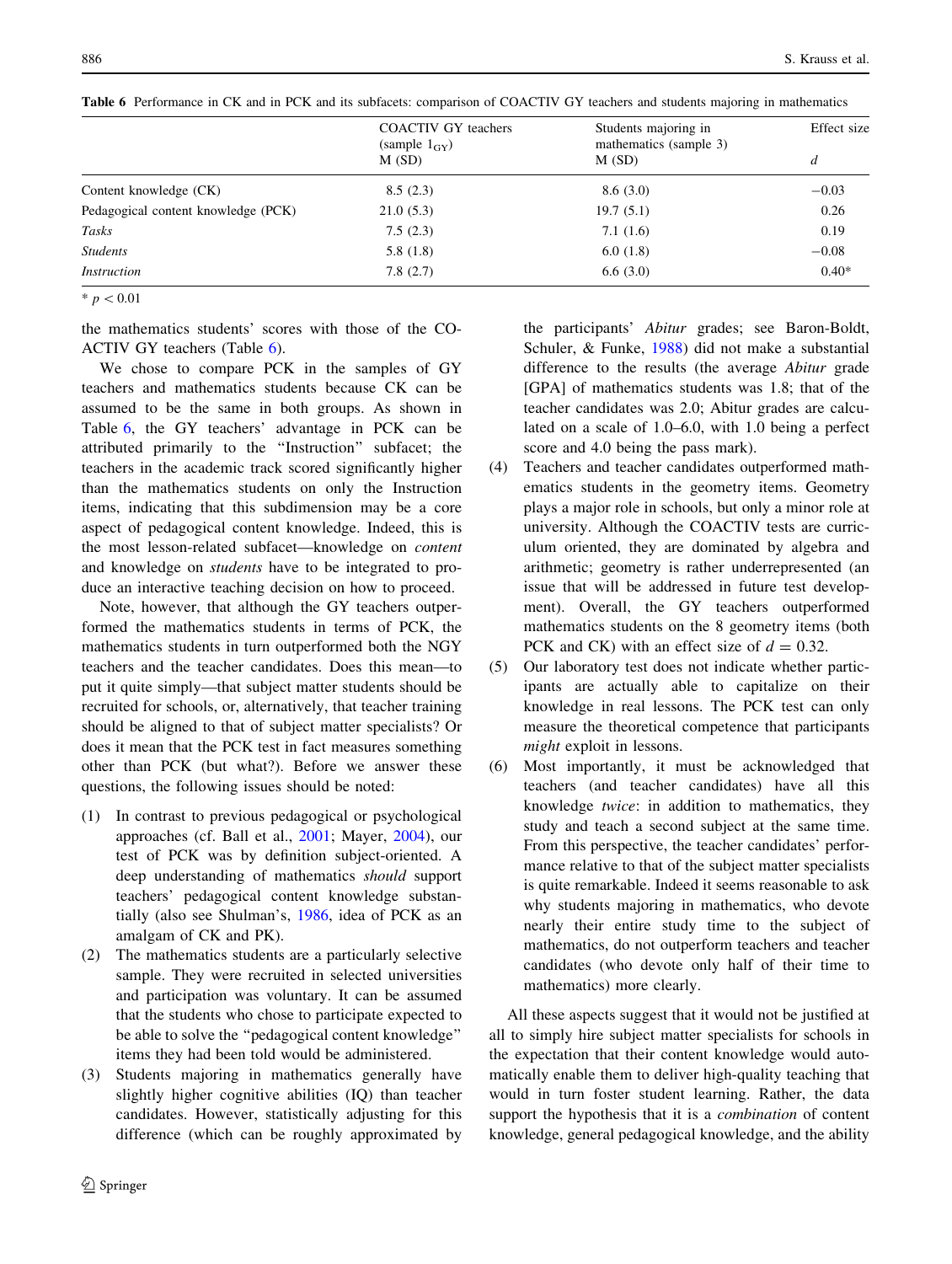<span id="page-14-0"></span>to actually apply this knowledge in the classroom that accounts for teachers' effectiveness.

3.5 Corresponding findings of the Michigan group and the MT21 project group

In Sect. [2.2.3](#page-0-0), we introduced the tests on the professional knowledge of mathematics teachers developed by the Michigan group and the MT21 project group, comparing them with the COACTIV tests at a theoretical level. In the following, we consider the empirical findings of the Michigan group and the MT21 project group, highlighting commonalities and differences with our construct validation study (Sect. [3.4\)](#page-10-0).

# 3.5.1 The Michigan group

Similarly to the COACTIV group (Baumert et al., [2008](#page-17-0)), Hill et al., [\(2005](#page-18-0)) have verified the effects of teacher knowledge on student learning, thus providing strong validation of their instruments. Given that the two samples investigated (elementary teachers vs. secondary mathematics teachers) differed considerably in terms of their mathematical expertise, this demonstrates that the overlapping conceptual paths taken by the Michigan group (MTK) and by COACTIV (PCK) seem to tap the core business of teaching, regardless of the grade specified.

A whole issue of Measurement (Vol. 5, No. 2–3, 2007) further addresses the validity of the Michigan group's tests. Hill, Dean, and Goffney (2007) presented a selection of their items to non-teachers and to mathematicians. However, they were not so much interested in the percentages of correct answers to their multiple choice items as in the participants' way of thinking. They thus interviewed their respondents after testing them to obtain data on the participants' reasoning. In the case of their PCK items (''students and content''), they analyzed these a posteriori think-aloud protocols in terms of whether participants referred explicitly to their knowledge on students' thinking or argued in purely mathematical terms. Interestingly, non-teachers and mathematicians were much more likely to base their response solely on mathematical knowledge. For example, only 1.5% of the mathematicians mentioned students' thinking; in the teacher sample, in contrast, 41% of participants justified their choice by reference to students' thinking.

These findings confirm two issues raised in the context of COACTIV. First, it is difficult to develop items that tap PCK alone, given that CK seems to be one route to PCK. Second, there is another, very teacher-specific route to PCK that is not strictly mathematical. Alonzo ([2007\)](#page-17-0) writes: ''While some researchers have posited that subject matter knowledge is a pre-requisite for PCK (e.g., van Driel, Verloop, & Vos, [1998\)](#page-19-0), Magnusson, Krajcik, & Borko ([1999\)](#page-18-0) propose multiple pathways to developing PCK: teachers with strong subject matter knowledge and those with strong general pedagogical knowledge each build upon their existing knowledge to construct PCK.'' The latter view is consistent with the findings of Hill et al., [\(2007](#page-18-0)) and with the performance of biology/chemistry teachers and NGY teachers on the PCK test in the CO-ACTIV construct validation study.

### 3.5.2 The MT21 study

The MT21 study investigated three large samples of mathematics teacher candidates in Germany at different stages of their training: at the beginning and the end of the first phase (university) and during the second phase (2-year teaching placement) (Blömeke, Kaiser, & Lehmann, [2008](#page-17-0)).

How do the MT21 results and the COACTIV results compare? First, a latent correlation of 0.81 was found between PCK and CK in the MT21 sample of 878 teacher candidates, surprisingly close to the latent correlation of 0.79 found in the COACTIV sample (Krauss et al., [2008a](#page-18-0)). This finding again demonstrates that there seems to be an essential, but not complete, overlap between PCK and CK (which seems to be independent of the details of test conceptualization).

The performances of the three MT21 samples are particularly interesting in the present context. The COACTIV construct validation data suggest a relatively steep increase in teacher knowledge from the beginning to the end of university training, followed by a more modest increase in the second phase, and stagnation after qualification. In the MT21 study, the sample of students at the end of their university training is directly comparable with the corresponding COACTIV sample (sample 5). Relative to COACTIV, however, the three MT21 samples cover a rather shorter period in an aspiring mathematics teacher's career. Whereas the three MT21 samples cover the period from the beginning of university training to teaching practice in schools (second phase of teacher education), the COACTIV analysis extends from grade 13 to practicing teachers. Very interestingly, the MT21 data nevertheless reflect the knowledge growth curve suggested by the CO-ACTIV data; the authors report that the MT21 data also suggest that the great majority of both PCK and CK is acquired at university, with a more modest increase during the second phase of teacher training (for details, see Blömeke, Kaiser, Schwarz et al., [2008,](#page-17-0) p. 146).

This theoretical and empirical correspondence for German samples in the findings of the COACTIV and MT21 groups (which worked fully independently) not only supports the validity of the underlying constructs of PCK and CK, but also gives reason to hope that key findings might prove to be generally replicable.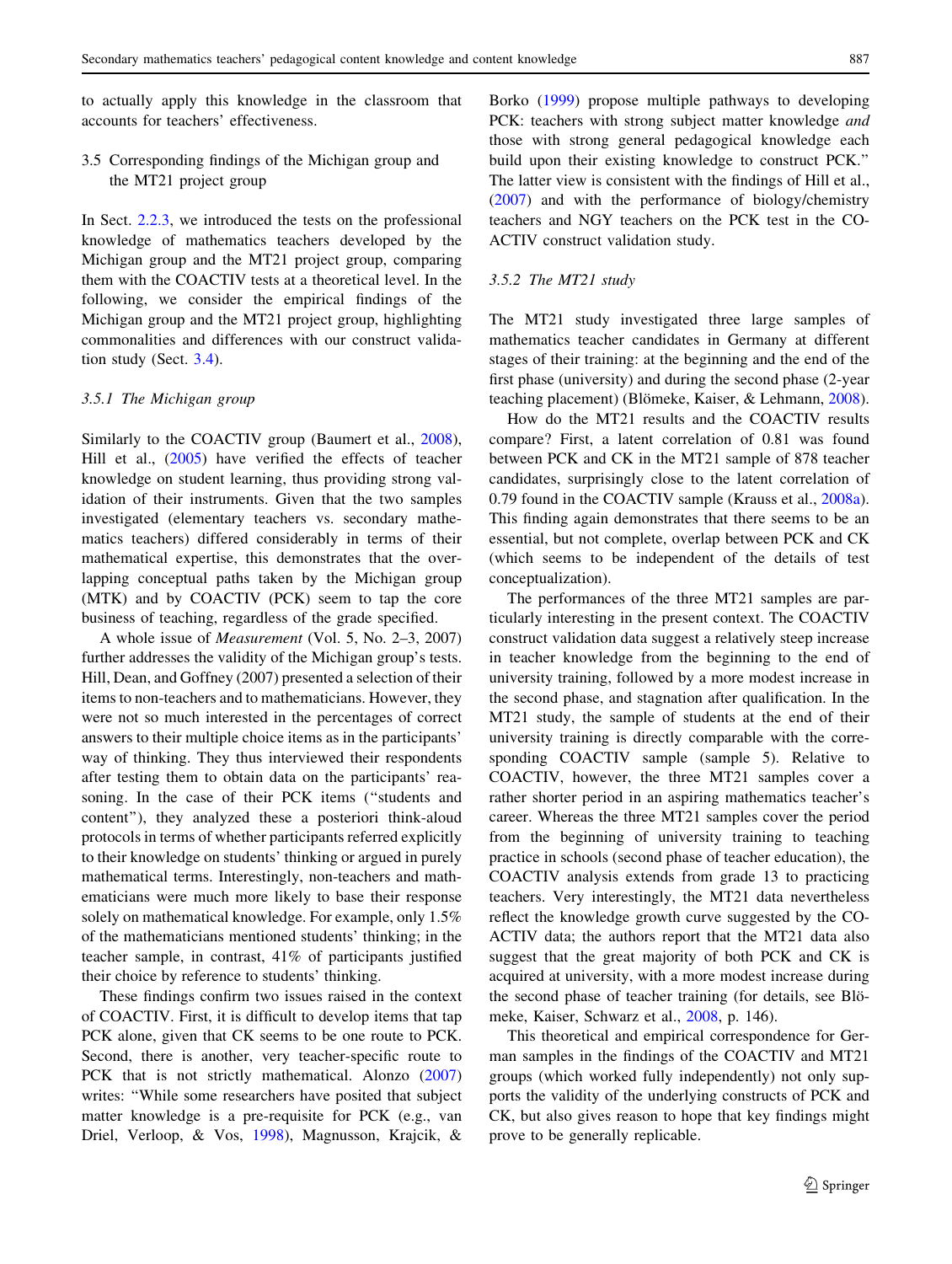# 4 Summary

In COACTIV, PCK was conceptualized as knowledge of explanations and representations, knowledge of students' thinking, and knowledge of multiple solutions to mathematical tasks. CK was conceptualized as deep background knowledge of school-level mathematics. What can be concluded about the validity of these constructs?

The COACTIV data provided first evidence of the validity of the constructs (Sect. [2.4\)](#page-10-0). For instance, we found differences in CK across school types that were in line with the differences in university training provided for teacher candidates aspiring to teach at the academic track or elsewhere. The lack of positive correlations between teacher knowledge and years of classroom experience may at first seem surprising, but the deliberate practice theory of expertise development (Ericsson et al., [1993\)](#page-17-0) provides an explanation for this finding. It must be acknowledged, however, that this finding contradicts other theories that attribute teachers' expertise development to their practical classroom experience (Hashweh, [2005](#page-17-0)). It is conceivable, however, that routines and automatizations are developed during classroom practice that enable teachers to access and apply their knowledge more rapidly and efficiently (e.g., Hiebert et al., [2002](#page-17-0)).

External correlations with teachers' subjective beliefs on mathematics and on the learning of mathematics show that knowledgeable teachers reject the views that mathematics is just a toolbox and that mathematics can best be learned by careful listening. As expected, these expert teachers view mathematics rather as a process and believe that it should be learned by means of self-determined active discovery (including reflecting on one's errors, etc.). Moreover, results of structural equation modeling show that PCK, mediated by aspects of the lesson, supports student learning (Baumert et al., [2006,](#page-17-0) [2008\)](#page-17-0). A solid basis of CK, in turn, appears to facilitate the construction of PCK (Krauss et al., [2008b\)](#page-18-0). These findings are perfectly in line with the theoretical roles usually attributed to CK and PCK.

When contrast populations were administered the CO-ACTIV tests in an extra construct validation study (Sect. [3](#page-7-0)), all but one of the patterns of results was in accordance with previously formulated hypotheses (the professional knowledge hypothesis and the growing knowledge hypothesis). Grade 13 students enrolled in advanced mathematics courses and biology/chemistry teachers performed poorly on the tests of both CK and PCK; mathematics teacher candidates performed better than the grade 13 students but worse than the COACTIV teachers. Students majoring in mathematics performed expectedly well on the CK items but also surprisingly well on the PCK items, a finding that may be attributable to several factors (e.g., selectivity of the sample or underrepresentation of geometry items). However, our data did not fully support Shulman's ([1987\)](#page-19-0) claim that ''pedagogical content knowledge is the category most likely to distinguish the understanding of the content specialist from that of the pedagogue'' (p. 8). Although it is important to note in this context that teacher candidates are trained to teach two subjects, these findings may indicate that very strong subject matter competence can indeed be one route to pedagogical content knowledge (see also GY teachers). Yet, at the same time, there seems to be another, teacherspecific route to PCK: both the NGY teachers and the biology and chemistry teachers in the COACTIV sample attained relatively good PCK scores with poor mathematical CK. Taken together, these findings are in line with Shulman's view of PCK as amalgam of CK and PK. Future research is needed to investigate the specific conditions and processes of their possible mutual compensation.

Remarkably, although there was no collaboration between the COACTIV, MT21, and Michigan groups there is strong theoretical consensus on the key ingredients of pedagogical content knowledge. In particular, either explicitly or implicitly, all groups considered knowledge of explaining the subject and of students' thinking as crucial aspects of PCK. These two ingredients thus seem to be universally accepted as the core of mathematics teachers' pedagogical content knowledge.

Although all three groups could separate PCK and CK empirically, a deep connection between both knowledge categories was found. However, it is conceivable that all three groups' efforts to construct items tapping ''pure'' PCK have not yet proved successful and that new approaches must be taken to construct PCK items that are not ''contaminated'' by CK (e.g., by using video clips to increase ecological validity).

The results for the three samples investigated in the context of the growing knowledge hypothesis are in line with corresponding results from MT21. There seems to be a steep increase in knowledge (both PCK and CK) during university training and then a more gentle increase during the second phase of teacher training (2-year compulsory teaching placement). In sum, conceptual overlap and parallel results indicate the mutual validity of the knowledge constructs developed in the related projects.

However, one varying detail must be mentioned. CO-ACTIV also investigated PCK in terms of knowledge of tasks. Note that this subfacet of PCK is not a hidden facet of CK; in fact, it has the lowest correlation with CK of all three subfacets of PCK (see Krauss et al., [2008b;](#page-18-0) Krauss et al., [2008a](#page-18-0)). Rather, this subfacet fits conceptually and psychometrically into COACTIV's PCK approach and can thus be considered theoretical progress. One participant's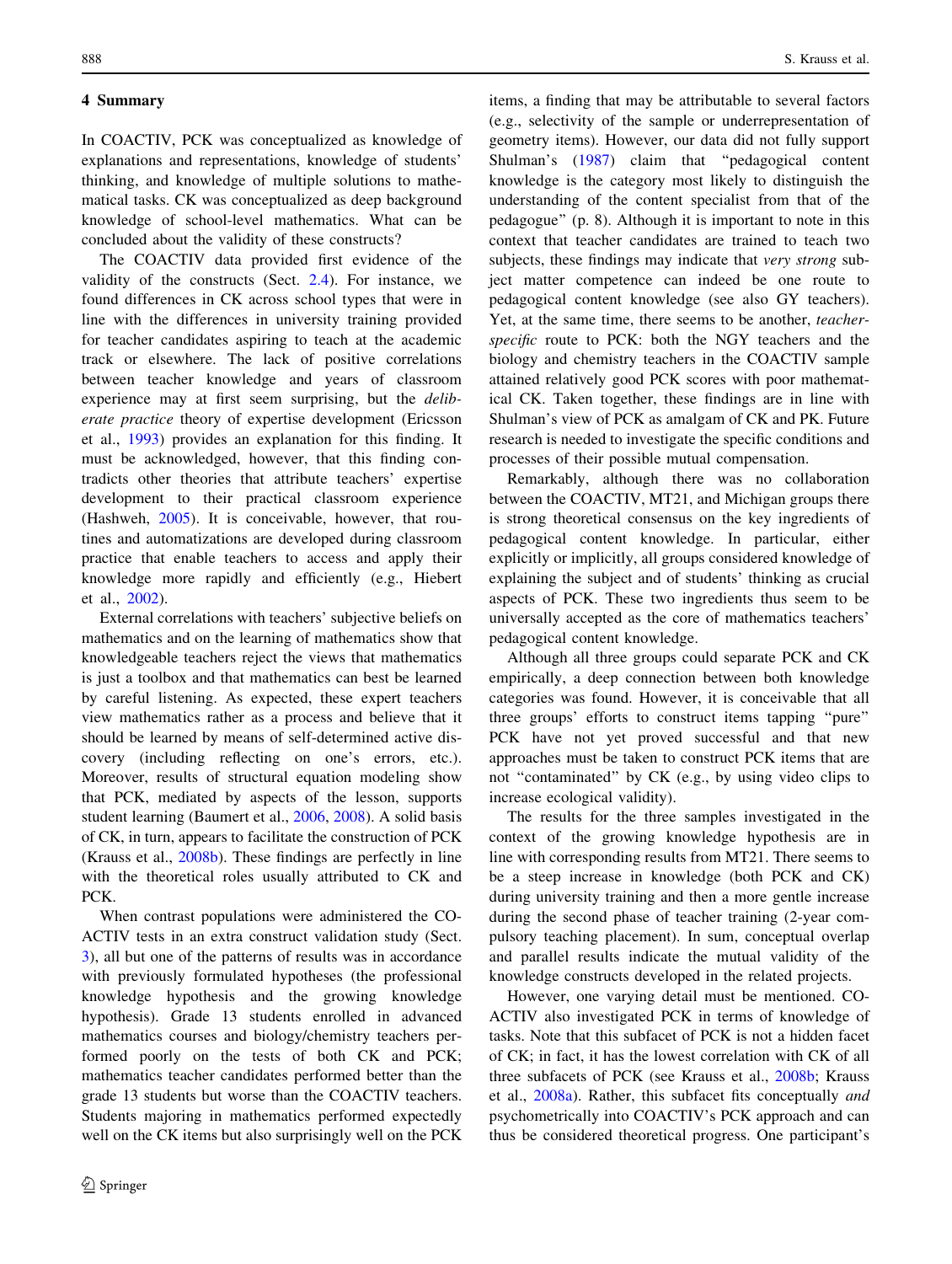exceptional score of 37 on the PCK test (the highest score in our COACTIV sample, which is more than 3 standard deviations above the average) demonstrates the real and substantial scope for improving teacher performance and gives rise to the hope that more teachers can in future be trained to comparable levels, which will substantially benefit their students' learning.

Open Access This article is distributed under the terms of the Creative Commons Attribution Noncommercial License which permits any noncommercial use, distribution, and reproduction in any medium, provided the original author(s) and source are credited.

# Appendix: Sample items and responses scoring 1 for the COACTIV tests on PCK and CK

| Knowledge<br>Category<br>(Subscale) | Sample Item                                                                                                                                                                                                                          | Sample response (scoring 1)                                                                                                                                                                                                                                                                                                               |
|-------------------------------------|--------------------------------------------------------------------------------------------------------------------------------------------------------------------------------------------------------------------------------------|-------------------------------------------------------------------------------------------------------------------------------------------------------------------------------------------------------------------------------------------------------------------------------------------------------------------------------------------|
| <b>PCK</b><br>Task                  | How does the surface area of a square change<br>when the side length is tripled? Show your<br>reasoning.<br>Please note down as many different ways of<br>solving this problem as possible.                                          | Algebraic response<br>Area of original square: a <sup>2</sup><br>Area of new square is then $(3a)^2 = 9a^2$ ;<br>i.e., 9 times the area of the original square.<br>Geometric response<br>Nine times the area of the original square<br>3a                                                                                                 |
| <b>PCK</b><br>Student               | The area of a parallelogram can be calculated<br>by multiplying the length of its base by its<br>altitude.<br>altitude<br>base<br>Please sketch an example of a parallelogram to<br>which students might fail to apply this formula. | Note: The crucial aspect to be covered in<br>this teacher response is that students might<br>run into problems if the foot of the altitude<br>is outside a given parallelogram.                                                                                                                                                           |
| <b>PCK</b><br>Instruction           | A student says: I don't understand why<br>$(-1) \cdot (-1) = 1$<br>Please outline as many different ways as possible<br>of explaining this mathematical fact to your stu-<br>dent.                                                   | The "permanence principle," although it<br>does not prove the statement, is one way<br>to illustrate the logic behind the<br>multiplication of two negative numbers:<br>$3^{\circ} (-1) = -3$<br>$\begin{array}{ccc} 2 & (-1) = -2 \\ \Rightarrow & 1 & (-1) = -1 \\ 0 & (-1) = 0 \end{array}$<br>$(-1)^{2}(-1) = 1$<br>$(-2)$ $(-1) = 2$ |
| <b>CK</b>                           | Is it true that $0.999999 = 1$ ?<br>Please give detailed reasons for your answer.                                                                                                                                                    | One possibility: Let $0.999 = a$<br>Then $10a = 9.99$ , hence,<br>$\frac{10a-a}{9a} = \frac{9.99 - 0.999}{9}$<br>Therefore $a = 1$ ; hence, the statement is<br>true                                                                                                                                                                      |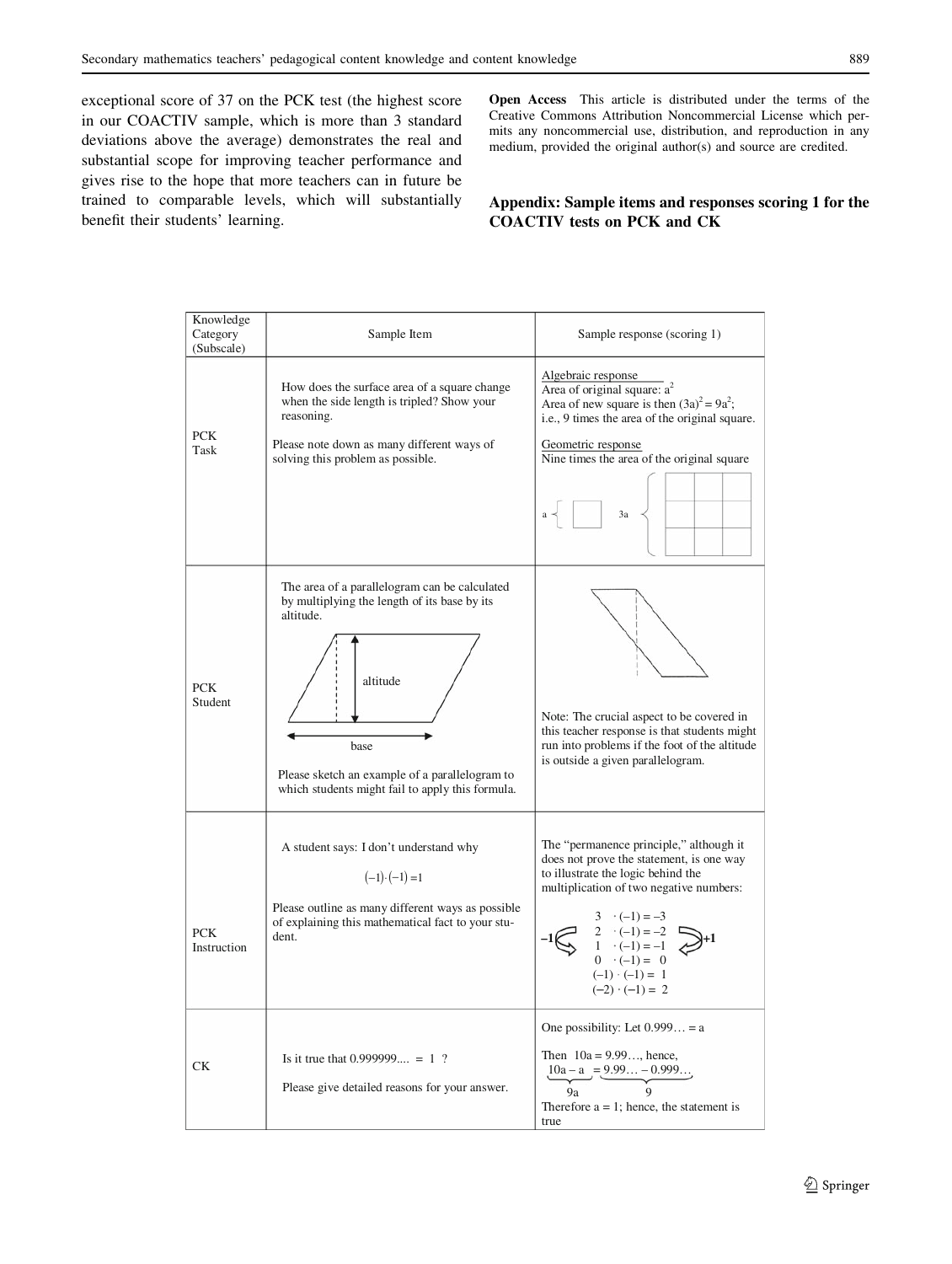### <span id="page-17-0"></span>References

- Ackerman, P. L. (1996). A theory of adult intellectual development: process, personality, interests, and knowledge. Intelligence, 22, 227–257.
- Alonzo, A. C. (2007). Challenges of simultaneously defining and measuring knowledge for teaching. Measurement, 5(2–3), 131– 208.
- Ball, D. L., Hill, H. C., & Bass, H. (2005). Knowing mathematics for teaching. American Educator, Fall, 14–46.
- Ball, D. L., Lubienski, S. T., & Mewborn, D. S. (2001). Research on teaching mathematics: the unsolved problem of teachers' mathematical knowledge. In V. Richardson (Ed.), Handbook of research on teaching (4th edn., pp. 433–456). New York: Macmillan.
- Barnes, J. (1985). Teaching experience and instruction. In T. Husen & T. N. Postlethwaite (Eds.), The international encyclopedia of education (Vol. 9, pp. 5124–5128). Oxford: Pergamon Press.
- Baron-Boldt, J., Schuler, H., & Funke, U. (1988). Prädiktive Validität von Schulabschlußnoten: Eine Meta-Analyse [predictive validity of school leaving grades: a meta-analysis]. Zeitschrift für pädagogische Psychologie, 2, 79-90.
- Baumert, J., Blum, W., Brunner, M., Jordan, A., Klusmann, U., Krauss, S., Kunter, M., Neubrand, M., & Tsai, Y.-M. (2006, January). Teacher knowledge and student progress. Paper presented at Cubberley Lecture Series, Stanford.
- Baumert, J., & Kunter, M. (2006). Stichwort: Professionelle Kompetenz von Lehrkräften [Keyword: Teachers' professional competence]. Zeitschrift für Erziehungswissenschaft, 9(4), 469– 520.
- Baumert, J., Kunter, M., Blum, W., Brunner, M., Dubberke, T., Jordan, A., et al. (2008). Teachers' mathematical knowledge, cognitive activation in the classroom, and student progress. (submitted).
- Baumert, J., Kunter, M., Brunner, M., Krauss, S., Blum, W., & Neubrand, M. (2004). Mathematikunterricht aus der Sicht der PISA-Schülerinnen und -Schüler und ihrer Lehrkräfte [Mathematics lessons from the perspective of the PISA students and their teachers]. In M. Prenzel, J. Baumert, W. Blum, R. Lehmann, D. Leutner, M. Neubrand, et al. (Eds.), PISA 2003: Der Bildungsstand der Jugendlichen in Deutschland—Ergebnisse des zweiten internationalen Vergleichs (S. 314–354). Münster: Waxmann.
- Berliner, D. C. (2001). Learning about and learning from expert teachers. International Journal of Educational Research, 35(5), 463–482.
- Blömeke, S., Kaiser, G., & Lehmann, R. (Eds.) (2008a). Professionelle Kompetenz angehender Lehrerinnen und Lehrer. Wissen, U¨berzeugungen und Lerngelegenheiten deutscher Mathematikstudierender und -referendare. Erste Ergebnisse zur Wirksamkeit der Lehrerausbildung [Professional competencies of mathematics teacher candidates in Germany. Knowledge, beliefs, and learning opportunities. First findings on the effectiveness of teacher training]. Münster: Waxmann.
- Blömeke, S., Kaiser, G., Schwarz, B., Lehmann, R., Seeber, S., Müller, C., et al. (2008b). Entwicklung des fachbezogenen Wissens in der Lehrerausbildung [Development of content knowledge in teacher training]. In S. Blömeke, G. Kaiser, & R. Lehmann (Eds.), Professionelle Kompetenz angehender Lehrerinnen und Lehrer. Wissen, Überzeugungen und Lerngelegenheiten deutscher Mathematikstudierender und referendare. Erste Ergebnisse zur Wirksamkeit der Lehrerausbildung. Münster: Waxmann.
- Blömeke, S., Lehmann, R., Seeber, S., Schwarz, B., Kaiser, G., Felbrich, A., et al. (2008c). Niveau- und institutsbezogene

Modellierungen des fachbezogenen Wissens [Level- and institution-related models of subject-related knowledge]. In S. Blömeke, G. Kaiser, & R. Lehmann (Eds.), Professionelle Kompetenz angehender Lehrerinnen und Lehrer. Wissen, Überzeugungen und Lerngelegenheiten deutscher Mathematikstudierender und -referendare. Erste Ergebnisse zur Wirksamkeit der Lehrerausbildung. Münster: Waxmann.

- Blömeke, S., Seeber, S., Lehmann, R., Kaiser, G., Schwarz, B., Felbrich, A., et al. (2008d). Messung des fachbezogenen Wissens angehender Mathematiklehrkräfte [Measurement of the content knowledge of mathematics teacher candidates]. In S. Blömeke, G. Kaiser, & R. Lehmann (Eds.), Professionelle Kompetenz angehender Lehrerinnen und Lehrer. Wissen, Überzeugungen und Lerngelegenheiten deutscher Mathematikstudierender und referendare. Erste Ergebnisse zur Wirksamkeit der Lehrerausbildung. Münster: Waxmann.
- Borsboom, D., Mellenbergh, G. J., & van Heerden, J. (2004). The concept of validity. Psychological Review, 111, 1061–1071.
- Bromme, R. (1992). Der Lehrer als Experte: Zur Psychologie des professionellen Wissens [The teacher as an expert: The psychology of professional knowledge]. Bern: Huber.
- Brunner, M., Kunter, M., Krauss, S., Baumert, J., Blum, W., Neubrand, M., et al. (2006a). Welche Zusammenhänge bestehen zwischen dem fachspezifischen Professionswissen von Mathematiklehrkräften und ihrer Ausbildung sowie beruflichen Fortbildung? [What are the relationships between mathematics teachers' content knowledge and their initial and in-service training?]. Zeitschrift für Erziehungswissenschaft, 9(4), 521-544.
- Brunner, M., Kunter, M., Krauss, S., Klusmann, U., Baumert, J., Blum, W., et al. (2006b). Die professionelle Kompetenz von Mathematiklehrkräften: Konzeptualisierung, Erfassung und Bedeutung für den Unterricht; eine Zwischenbilanz des COACTIV-Projekts [The professional competencies of mathematics teachers: Conceptualization, assessment, and significance for instruction; an interim review of the COACTIV project]. In M. Prenzel & L. Allolio-Näcke (Eds.), Untersuchungen zur Bildungsqualität von Schule: Abschlussbericht des DFG-Schwerpunktprogramms (pp. 54–82). Münster: Waxmann.
- Cohen, J. (1992). A power primer. Psychological Bulletin, 112(1), 155–159.
- Cumming, G., & Finch, S. (2005). Inference by eye. Confidence intervals and how to read pictures of data. American Psychologist, 60(2), 170–180.
- Dubberke, T., Kunter, M., McElvany, N., Brunner, M., & Baumert, J. (2008). Lerntheoretische Überzeugungen von Mathematiklehrkräften: Einflüsse auf die Unterrichtsgestaltung und den Lernerfolg von Schülerinnen und Schülern [Mathematics teachers' beliefs about teaching and learning: Influences on lessons structure and content and student learning gains]. Zeitschrift für Pädagogische Psychologie (in press).
- Educational Testing Service (ETS) (2006). Proper use of the Praxis series and related assessments. Retrieved June 19, 2007, from [http://www.ets.org/Media/Tests/PRAXIS/pdf/guidelines.pdf.](http://www.ets.org/Media/Tests/PRAXIS/pdf/guidelines.pdf)
- Ericsson, K. A., Krampe, R. T., & Tesch-Römer, C. (1993). The role of deliberate practice in the acquisition of expert performance. Psychological Review, 100, 363–406.
- Hashweh, M. Z. (2005). Teacher pedagogical constructions: A reconfiguration of pedagogical content knowledge. Teachers and Teaching: Theory and Practice, 11(3), 273–292.
- Hiebert, J., Gallimore, R., & Stigler, J. W. (2002). A knowledge base for the teaching profession: What would it look like and how can we get one? Educational Researcher, 31(5), 3–15.
- Hill, H. C. (2007). Mathematical knowledge of middle school teachers: Implications for the No Child Left Behind policy initiative. Educational Evaluation and Policy Analysis, 29, 95–114.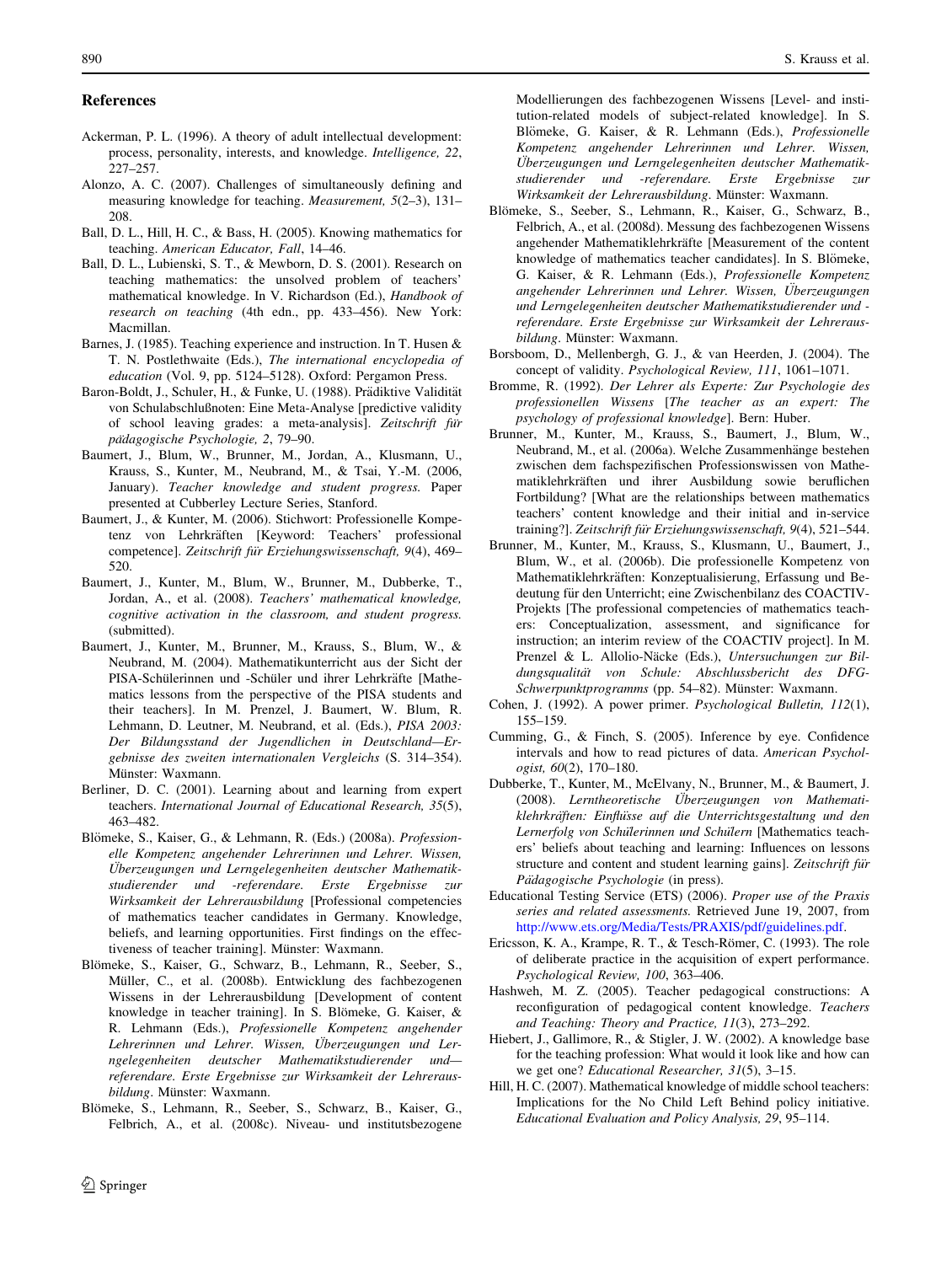- <span id="page-18-0"></span>Hill, H. C., Dean, C., & Goffney, I. M. (2007). Assessing elemental and structural validity: Data from teachers, non-teachers, and mathematicians. Measurement, 5(2-3), 81-92.
- Hill, H. C., Rowan, B., & Ball, D. L. (2005). Effects of teachers' mathematical knowledge for teaching on students' achievement. American Educational Research Journal, 42(2), 371–406.
- Hill, H. C., Schilling, S. G., & Ball, D. L. (2004). Developing measures of teachers' mathematics knowledge for teaching. The Elementary School Journal, 105(1), 11–30.
- Jordan, A., Krauss, S., Löwen, K., Blum, W., Neubrand, M., Brunner, M., et al. (2008). Aufgaben im COACTIV-Projekt: Zeugnisse des kognitiven Aktivierungspotentials im deutschen Mathematikunterricht [Tasks in the COACTIV project: Testaments to cognitive activation potential in German mathematics instruction]. Journal für Mathematikdidaktik, 29(2), 83-107.
- Keeves, J. P. (1992). Longitudinal research methods. In J. P. Keeves (Ed.), The IEA Technical Handbook (pp. 15–38). The Hague: IEA.
- Kennedy, M. M., Ball, D. L., & McDiarmid, G. W. (1993). A study package for examining and tracking changes in teachers' knowledge. East Lansing, MI: The National Center for Research on Teacher Education/Michigan State University.
- Kirsch, A. (2000). Aspects of simplification in mathematics teaching. In I. Westbury, S. Hopmann & K. Riquarts (Eds.), Teaching as a reflective practice. The German Didaktik Tradition (pp. 267– 284). Mahwah: Lawrence Erlbaum Associates.
- Klein, F. (1933). Elementarmathematik vom höheren Standpunkte aus [Elementary mathematics from a higher viewpoint]. Berlin: Springer.
- Klusmann, U., Kunter, M., Trautwein, U., Lüdtke, O., & Baumert, J. (2008).Teachers' occupational well-being and the quality of instruction: The important role of self-regulatory patterns. Journal of Educational Psychology, 100(3), 702–715.
- Krauss, S., & Brunner, M. (2008). Professionelles Reagieren auf Schülerantworten: Ein Reaktionszeittest für Mathematiklehrkräfte [Professional responses to student answers: A reaction time test for mathematics teachers]. (submitted).
- Krauss, S., Kunter, M., Brunner, M., Baumert, J., Blum, W., Neubrand, M., et al. (2004). COACTIV: Professionswissen von Lehrkräften, kognitiv aktivierender Mathematikunterricht und die Entwicklung von mathematischer Kompetenz [COACTIV: Professional competence of teachers, cognitively activating instruction, and the development of students' mathematical literacy]. In J. Doll & M. Prenzel (Eds.), Bildungsqualität von Schule: Lehrerprofessionalisierung, Unterrichtsentwicklung und Schülerforderung als Strategien der Qualitätsverbesserung (pp. 31–53). Münster: Waxmann.
- Krauss, S., Brunner, M., Kunter, M., et al. (2008a). Pedagogical content knowledge and content knowledge of secondary mathematics teachers. Journal of Educational Psychology, 100(3), 716–725.
- Krauss, S., Neubrand, M., Blum, W., et al. (im Druck) (2008b). Die Untersuchung des professionellen Wissens deutscher Mathematik-Lehrerinnen und -Lehrer im Rahmen der COACTIV-Studie [Assessment of the professional knowledge of mathematics teachers in the COACTIV study]. Journal für Mathematikdidaktik  $(JMD)$  29(3/4) (in press).
- Kunter, M., Brunner, M., Baumert, J., Klusmann, U., Krauss, S., Blum, W., et al. (2005). Der Mathematikunterricht der PISA-Schülerinnen und -Schüler: Schulformunterschiede in der Unterrichtsqualität [The mathematics instruction of the PISA students: Differences in instructional quality across the school types]. Zeitschrift für Erziehungswissenschaft, 8(4), 502-520.
- Kunter, M., Dubberke, T., Baumert, J., Blum, W., Brunner, M., Jordan, A., et al. (2006). Mathematikunterricht in den PISA-Klassen 2004: Rahmenbedingungen, Formen und Lehr-Lernprozesse [Mathematics instruction in the PISA classes 2004: Conditions,

forms, and processes of teaching learning]. In M. Prenzel, J. Baumert, W. Blum, R. Lehmann, D. Leutner, M. Neubrand, R., et al. (Eds.), PISA 2003. Untersuchung zur Kompetenzentwicklung im Verlauf eines Schuljahres (pp. 161-194). Münster: Waxmann.

- Kunter, M., Klusmann, U., Dubberke, T., Baumert, J., Blum, W., Brunner, M., et al. (2007). Linking aspects of teacher competence to their instruction: Results from the COACTIV project. In M. Prenzel (Ed.), Studies on the educational quality of schools. The final report on the DFG Priority Programme (pp. 32–52). Münster: Waxmann.
- Kunter, M., Tsai, Y.-M., Klusmann, U., Brunner, M., Krauss, S., & Baumert, J. (2008). Enjoying teaching. Enthusiasm and instructional behaviors of secondary school mathematics teachers. Learning and Instruction (in press).
- Lanahan, L., Scotchmer, M., & McLaughlin M. (2004). Methodological critique of current NCES survey measures of instructional processes. Retrieved May 14, 1006, from [http://www.air.org/](http://www.air.org/news_events/documents/AERA2004NCESMeasures.pdf) [news\\_events/documents/AERA2004NCESMeasures.pdf.](http://www.air.org/news_events/documents/AERA2004NCESMeasures.pdf)
- Leinhardt, G., & Greeno, J. G. (1986). The cognitive skill of teaching. Journal of Educational Psychology, 78(2), 75–95.
- Lipowsky, F. (2006). Auf den Lehrer kommt es an. Empirische Evidenzen für Zusammenhänge zwischen Lehrerkompetenzen, Lehrerhandeln und dem Lernen der Schüler [It depends on the teacher. Empirical evidence for the relations between teacher competence, teacher behavior, and student learning]. In C. Allemann-Ghionda & E. Terhart (Eds.), Kompetenzen und Kompentenzentwicklung von Lehrerinnen und Lehrern: Ausbildung und Beruf (pp. 47-70). Weinheim: Beltz.
- Matz, M. (1982). Towards a process model for high school algebra errors. In D. Sleeman & J. S. Brown (Eds.), Intelligent tutoring systems (pp. 25–50). London: Academic Press.
- Magnusson, S., Krajcik, J., & Borko, H. (1999). Nature, sources, and development of pedagogical content knowledge for science teaching. In J. Gess-Newsome & N. G. Lederman (Eds.), Examining pedagogical content knowledge: The construct and its implications for science education (pp. 95–132). Dordrecht: Kluwer.
- Mayer, R. E. (2004). Teaching of subject matter. Annual Review of Psychology, 55, 715–744.
- Messick, S. (1988). The once and future issues of validity. Assessing the meaning and consequences of measurement. In H. Wainer & H. Braun (Eds.), Test validity (pp. 33–45). Hillsdale: Lawrence Erlbaum.
- Mieg, H. (2001). The social psychology of expertise: Case studies in research, professional domains, and expert roles. Hillsdale: Lawrence Erlbaum.
- Millman, J., Bishop, C. H., & Ebel, R. (1965). An analysis of testwiseness. Educational and Psychological Measurement, 25(3), 707–726.
- Nunally, J. C., & Bernstein, I. H. (1994). Psychometric theory (3rd edn.). New York: McGraw-Hill.
- Pajares, M. F. (1992). Teachers' beliefs and educational research: Cleaning up a messy construct. Review of Educational Research, 62(3), 307–322.
- Palmer, D. J., Stough, L. M., Burdenski, T. K., Jr., & Gonzales, M. (2005). Identifying teacher expertise: An examination of researchers' decision making. Educational Psychologist, 40(1), 13–25.
- Phelps, G., & Schilling, S. (2004). Developing measures of content knowledge for teaching reading. Elementary School Journal, 105, 31–48.
- Prenzel, M., Baumert, J., Blum, W., Lehmann, R., Leutner, D., Neubrand, M., et al. (2004). PISA 2003. Der Bildungsstand der Jugendlichen in Deutschland: Ergebnisse des zweiten internationalen Vergleichs [PISA 2003. Educational levels in Germany: